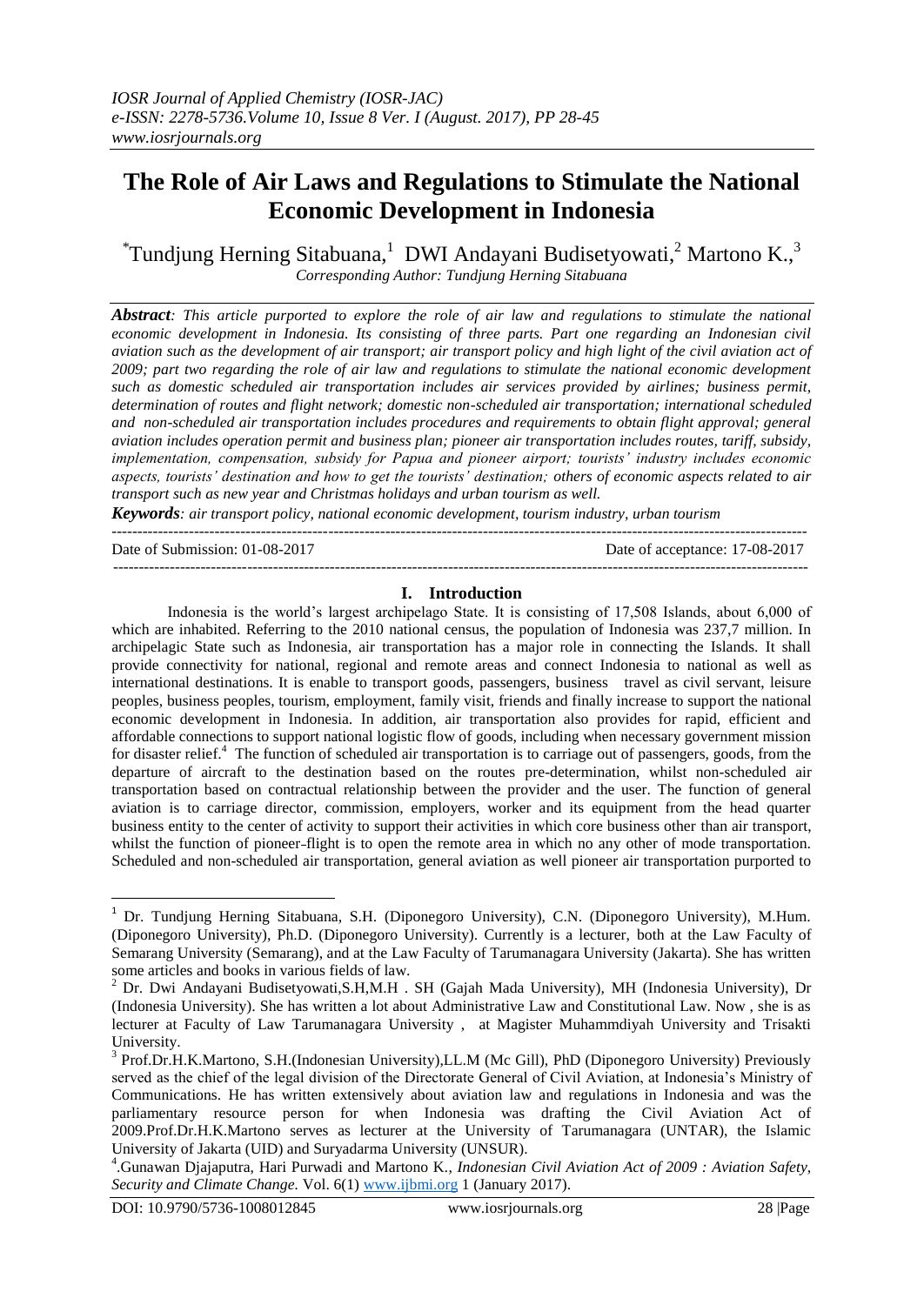stimulate the economic development, enhance tourism, increase economic regional, social welfare of the community, when necessary government mission, for that reason scheduled and non-scheduled air transportation, general aviation and pioneer air transport shall be rigidly regulated by the government to ensure the safety, security, compliances, efficiency, just culture as follows.

# **II. An Indonesian Civil Aviation**

# **1. The Development of Air Transport**

After the World War II, Great Britain and the Netherlands needed to connect their colonies with the mother countries. <sup>5</sup> Two airlines, Imperial Airways and *Koninklijke Luchtraart Maatschappij (KLM)* competed to serve Far Eastern countries, with Imperial Airways intending to connect the British colonies of India, Malay, Singapore, Hong Kong and Australia, and KLM intending to connect Batavia (Jakarta) as soon as possible. In this competition, Imperial Airways' position was more advantageous, but KLM's load factors were superior to those of Imperial Airways because KLM provided speedier and more convenient. 6

In 1924, A.N.G.Thomassen landed in Clilitan Airbase, now Halim Perdanakusama International Airport, next to Jakarta. On 23 July 1927, Capt.G.J.Geyserdoffer conducted the first commercial flight to Jakarta. In September 1929, regular air services was being conducted twice a week to Jakarta. In September 1930, KLM signed an agreement with the Netherlands Indies authorities to carry approximately 500 kg of post.<sup>7</sup>

# **2. Air Transport Policy**

The ideology of old order regimes under the first President Soekarno administration tended to socialist in nature. Air transport completely regulated by the Ministerial of Air Communications (MOAC) as regulator, whilst operator conducted by state-own enterprises such Garuda Indonesian Airways (GIA,<sup>8</sup> and Merpati Nusantara Airlines (MNA).<sup>9</sup> Within the old order, there was no airlines owned by private companies and there was no competition between airlines taking into account that all tariffs was set by the regulator. On the other hand, the new order in the regime of General Soeharto started to introduce a mixed ideology between socialist and liberal ideology known neo-liberal in nature.

The political ideology under the regime of Soeharto administration, clearly tended neo-liberal which was a mix between socialist and liberal ideology. Based on such ideology, the government issued Act Number 1 Year 1967,<sup>10</sup> following Ministerial Decree No.SK13/S/1971,<sup>11</sup> which permit a new airlines owned by private companies. State-owned enterprise such as GIA served trunk lines and MNA served feeder lines together with private owned companies. In addition, there is general aviation to cater to the aerial work and other activities using an aircraft.<sup>12</sup> Based on Ministerial Decree Number  $31/U/1970$ ,<sup>13</sup> the government issued for general aviation to serve on oil company, agribusiness, plumbing, banking and religion mission. The general aviation is non-commercial, just serving its own need between a headquarter and the center of activities, to carry the directors, employees, workers and equipment owned by the legal entities concerned, with not remuneration sale of all or part of its capacity with replacement of money for the use an aircraft.The policy under the new order is limited multi airlines system, provided by state-owned enterprises together with private owned companies. All routes, frequencies, type of aircraft used, capacity and tariff shall be control and over-sighed rigidly by the

<sup>5</sup> . Martono., *Angkutan Udara di Indonesia Sebelum Kemerdekaan" in Martono K., Hukum Udara, Angkutan Udara dan Hukum Angkasa*. Bandung : Penerbit Alumni, 1987, at 4

<sup>6</sup> Martono K.,and Ariawan Gunadi., *Current Regulation of Aviation Tariffs in Indonesia*. (2014) Vol.XXXIX Ann of Air & Sp.L.at 22

 $\frac{7}{8}$ . *Ibid.* 

Government Regulation *Concerning Change from State enterprise (PN) Perhubungan Udara to Limited Liability Company (PT) Garuda Indonesian Airways,* Govern.Reg.67 Year 1971 (1971)

<sup>9</sup> . Government Regulation *concerning Change from State-owned enterprise (PN) Perhubungan Udara Daerah dan Penerbangan Serba Guna Merpati Nusantara Airlines to Limited Liability Company (PT) Merpati Nusantara Airlines*, Govern.Reg.No.70 Year 1971.

<sup>10</sup>.Act *Concerning Foreign Investment*, Act.No.1 Year 1967.

<sup>&</sup>lt;sup>11</sup> Ministerial Decree *Concerning Requirements and Provisions Regarding Using Airplane for Commercial Purposes,* Ministerial Decree No. SK 13/S/197 Year 1971 (18 January 1971).

<sup>&</sup>lt;sup>12</sup>. Martono and Amad Sudiro.,*New Indonesian Air Transport Policy Based on Civil Aviation Act of 2009.* Submitted to Third Annual International Conference on Law & Regulation of Air Transport and Space Application, 26-29 April 2012, National Law University, New Delhi, INDIA, at 77.

<sup>13</sup>.Miniserial Decree *Concerning Requirement and Provision of General Aviation Within the Republic of Indonesia*, Ministerial Decree No.31/U/1970 (2 February 1970.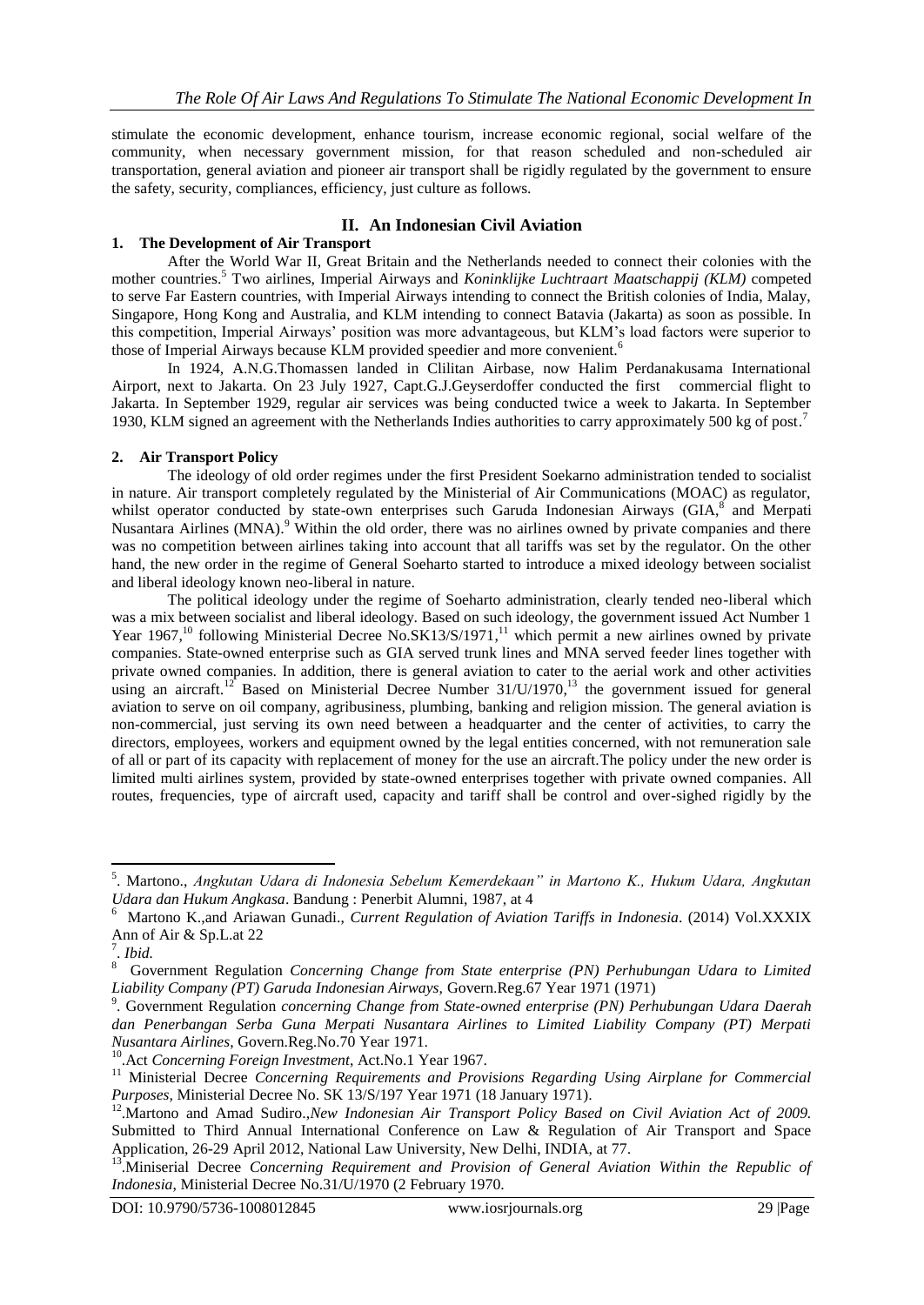MOC. The routes regulated based on Ministerial Decree Number T 14/4/4-U Year 1961,<sup>14</sup> determined GIA to serve trunk line routes, whereas , those regulated based on Ministerial Decree Number S.8/2/5-Mph Year 1969,<sup>15</sup> determine MNA to serve regional routes.In the reformation order under the regime of General Soesilo Bambang Yoedoyono, the policy of air transportation tended to relax. Private airlines, scheduled, non-scheduled airline, air cargo, charter flight as well as a general aviation increasing rapidly. Based on Ministerial Decree No. KM 81 Year 2004,<sup>16</sup> the requirements to establish a new airlines company were very easy. They compete without paying attention t the consumers' interest. The relaxation policy truly benefit s consumers, without having negative effect against other modes of transportation. The negative effect of the relaxation policy is that the airlines are forced to compete rigidly. They reduce tariff under standard recommended by the government. Even they become predators. The existing war tariff indirectly kills other airlines companies. The result of the relaxation policy is that the lands transportation by bus from Jakarta to Medan and Padang went bankrupt.

The government, though, realize that the negative effect of the relaxation policy. For that reason, the Ministerial Decree KM 25 Year 2008,<sup>17</sup> request the new airlines must have a minimum of five aircrafts. Two of them shall be owned and the rest can be leased for a scheduled airlines and a minimum of three aircraft for nonscheduled airlines. One unit aircraft out of three units of aircraft shall be owned and the rest can be leased to support the operation of airlines. The total number of aircraft requirements is necessary because in the reality very often delay in operations is due to lack of aircraft, especially for scheduled air transportation with holiday. As a result of the relaxation policy, the MOC has to cancelled 27 business permits of airlines because they do not fulfill the requirements.<sup>18</sup> The philosophy of the Civil Aviation Act of  $2009$ , as other states, is that airlines companies do not need a lot of airlines but they have capability to compete and are not too weak. It is better small but capable to fulfill the air transportation need to support national economic development, capable to compete at national, regional and global levels. For that reason, the Civil Aviation Act of 2009 provides the requirement of establishment of airlines companies in order survive and compete in the national, regional and global levels. The Civil Aviation Act of 2009 provides for requirements of enough aircraft ownership, capital intensive, single majority shares, bank guarantee, professional human resources qualities as well as quantities, supported by civil aviation operation principles such as aviation safety, security, fully regulated industry, law enforcement, high compliance, high technology and just culture. The CAA of 2009 requests that the new airlines shall transfer bank guarantee, owned aircraft enough to support license given by the MOC for scheduled and non-scheduled air services, chapter flights. All of the requirements are intended to lay down a legal ground in order the airlines are capable to compete with foreign airlines. The CAA of 2009 also provides for cooperation between airlines, national as well as international airlines. But in the case of cooperation between domestic airlines and foreign airlines or Indonesian legal entities, the majority shares shall be owned by Indonesian citizens or Indonesian legal entities.<sup>19</sup>

#### **3. High Light of the Civil Aviation Act of 2009**

The Indonesian Civil Aviation Act of 2009 (the CAA of 2009),<sup>20</sup> aims to promote the development of Indonesian air transportation. It regulates as host of matters related to aviation, from sovereignty in airspace, aircraft production, operation and airworthiness of aircraft to aviation safety and security, aircraft procurement, aviation insurance, the independence of aircraft accident investigation, and the licensing of aviation professionals. The CAA of 2009 also regulates scheduled as well as non-scheduled airlines, airline capital, the ownership of aircraft, aircraft leasing, tariffs, the liability of air carriers, air navigation facilities, airport authorities and services, laws enforcement related to air transportation. The CAA of 2009 also has provisions aimed at supporting the development of national and international air transportation in Indonesia including the creation of a public services institute to further those goals. Due to the comprehensive in nature the CAA of 2009, the present article is only able to analysis and high light certain matters that have potential impact to the national economic development such as domestic scheduled and non-scheduled airlines, general aviation and pioneer flight. In addition, the aims and objective of the CAA of 2009 is to promote the development of

 14 .Ministerial Decree *concerning Garuda Indonesian Airways Permit*, Ministerial Decree No.T14/4/4-U ( 11 July 1961).

<sup>15</sup>.Ministerial Decree *Concerning Route Structure PN Merpati Nusantara Airlines,* Ministerial Decree No.S.8/2/5-Mph ( !3 January 1969).

<sup>&</sup>lt;sup>16</sup>. Ministerial Decree No.KM 81 Year 2004 *Concerning Engagement of Air Transport*, Ministerial Decree No.KM 81 Year 2004 (2004).

<sup>17</sup>.Ministerial Decree *Concerning Engagement of Air Transport*, Ministerial Decree No.KM 25 Year 2008.

<sup>18</sup>.Gunawan Djajaputra, Hari Purwadi and Martono K*., supra* note 4 at 3..

<sup>19</sup> .*Ibid.*

<sup>&</sup>lt;sup>20</sup>. Act *Concerning Civil Aviation*, Act No.1 Year 2009. State Gazette of the Republic of Indonesia No.1 Year 2009, Supplement State Gazette of the Republic of Indonesia No.4956.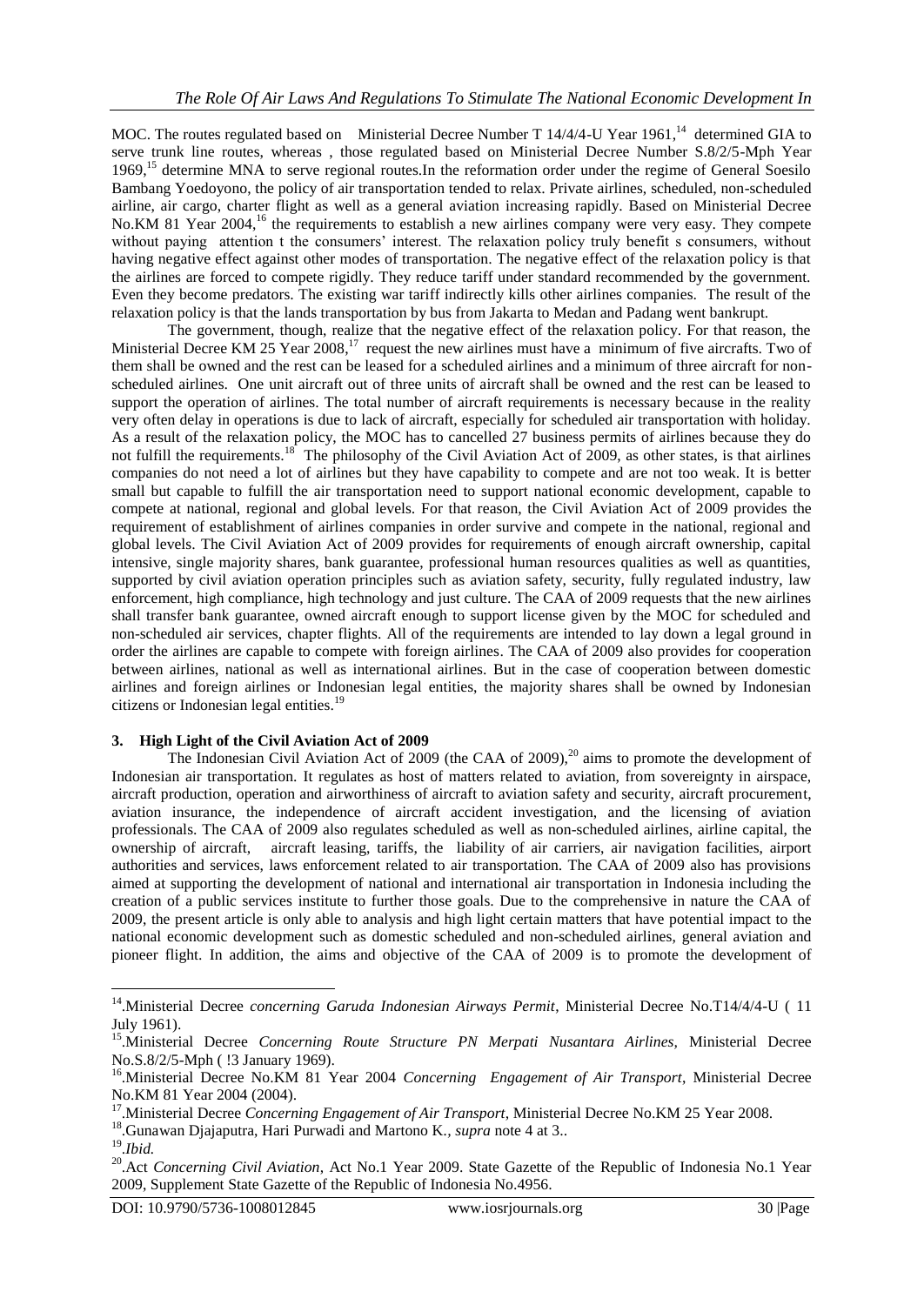Indonesian air transport and to ensure Indonesian air transportation sector can support the national economic development and viable to compete and survive nationally, regionally and internationally.<sup>21</sup>

### **III. The Role Of Air Law And Regulations To Stimulate The National Economic Development**

With regards to the role of air laws and regulations to stimulate the national economic development in Indonesia, there are several types of air transportation namely domestic scheduled commercial air transportation, non-scheduled commercial air transportation, cabotage, pioneer air transportation and general aviation as follows:

### **1. Domestic Scheduled Commercial Air Transportation**

Domestic scheduled commercial air transportation is any activity using an aircraft for transporting passengers, cargo, and/or post for one route or more from one airport to another airport or several airports within Indonesian territory. Based on the transportation of passengers, cargo and/or post for one route or more from one airport to another airport will increase value added of the cargo and enhance the economic in an another places. A similarly for the transportation of passenger to another place will increase the passenger's services.

### **a. Air Services Provided by Airlines**

The CAA of 2009, $^{22}$  provides scheduled air services.<sup>23</sup> It consisting of full services, medium services and no-frill services. Full services meant that during flight, passenger are served with food and beverages, snacks, and executive lounge are provided for business class and first class. A medium service is purported among others providing provisions of light food and other facilities such executive lounge for passengers holding certain type of economic class are given to the passengers during flight, whilst no-frill service have only one class of services without any provision of foods and beverages, snack, executive lounge, and check-in baggage and for this, a fee shall be charged from the passengers during flight. The scheduled air transportation company shall be obliged to inform the consumers regarding the condition and specification of services being provided. The scheduled airlines providing medium and no-frill services shall be a business entity with low cost carrier basis and shall be obliged to meet by aviation safety and security as well.<sup>24</sup>

Domestic air transportation shall only be done by national airlines that have already obtain a business permit for air transportation. For that reason, they have to submit a request for authorization to the MOC and the MOC shall enact a scheduled air transportation company shall be periodically evaluated. Domestic air transportation may be done with scheduled services and/or non-scheduled air services by national and/or foreign air transportation entity for passenger and cargo shipment or freighter, however, domestic air transportation shall only be done by national airlines.

#### **b. Business Permit of Commercial Air Transportation**

To obtain a business permit issued by the MOC, scheduled commercial air transportation shall fulfill the requirements such as aircraft ownership, airlines capital, majority shares holder, bank guarantee and professional human resources as follows. An air transportation activity shall be implemented by business entities in the field of national air transportation. It does mean that business entities other than national air transportation does not entitle to operate an air transportation business. The business permit will be given by the MOC after fulfilling administrative requirements such aircraft ownership, airlines capital, single majority shares, and professional human resources, bank guarantee. Administrative requirements among others are submitting founding act (establishment deed) of Indonesian business entity whose business is in the field of scheduled is enacted by the Minister in charged, tax identification number, domicile letter issued by the authorized agency, approval letter from the agency responsible for capital investment sector if the company utilizes capital investment facilities, evidence of capital already deposited, bank guarantee and the business plan for minimum of five years. The CAA of 2009 provides that the business plan shall contain the type and total number of aircraft to be operated, core plan of flight operation and flight routes for scheduled air transportation, marketing aspect in the form of potential air transportation market demand, human resources consisting of management,

<sup>21</sup>Amad Sudiro and Martono K., *National and International Air Transport Regulations in Indonesia.* Vol. 9(3) [www.iosrjournals.org](http://www.iosrjournals.org/) 7 ( March 2016).

 $22$ . Article 97

<sup>23</sup> Article 96 (a) of Chicago Convention of 1944."*Air Services" means any scheduled air services performed by aircraft for the public transport of passengers, mail and cargo.* For text see Dempsey P.S., (2005) Vol. XXX-Part I Ann of Air & Sp. L.at 19-51

<sup>24</sup>. Ariawan Gunadi and Martono K., *Current Indonesian Air Transportation (2016).* Vol. 9(10) [www.iosrjounals.org](http://www.iosrjounals.org/) 13 (October 2016).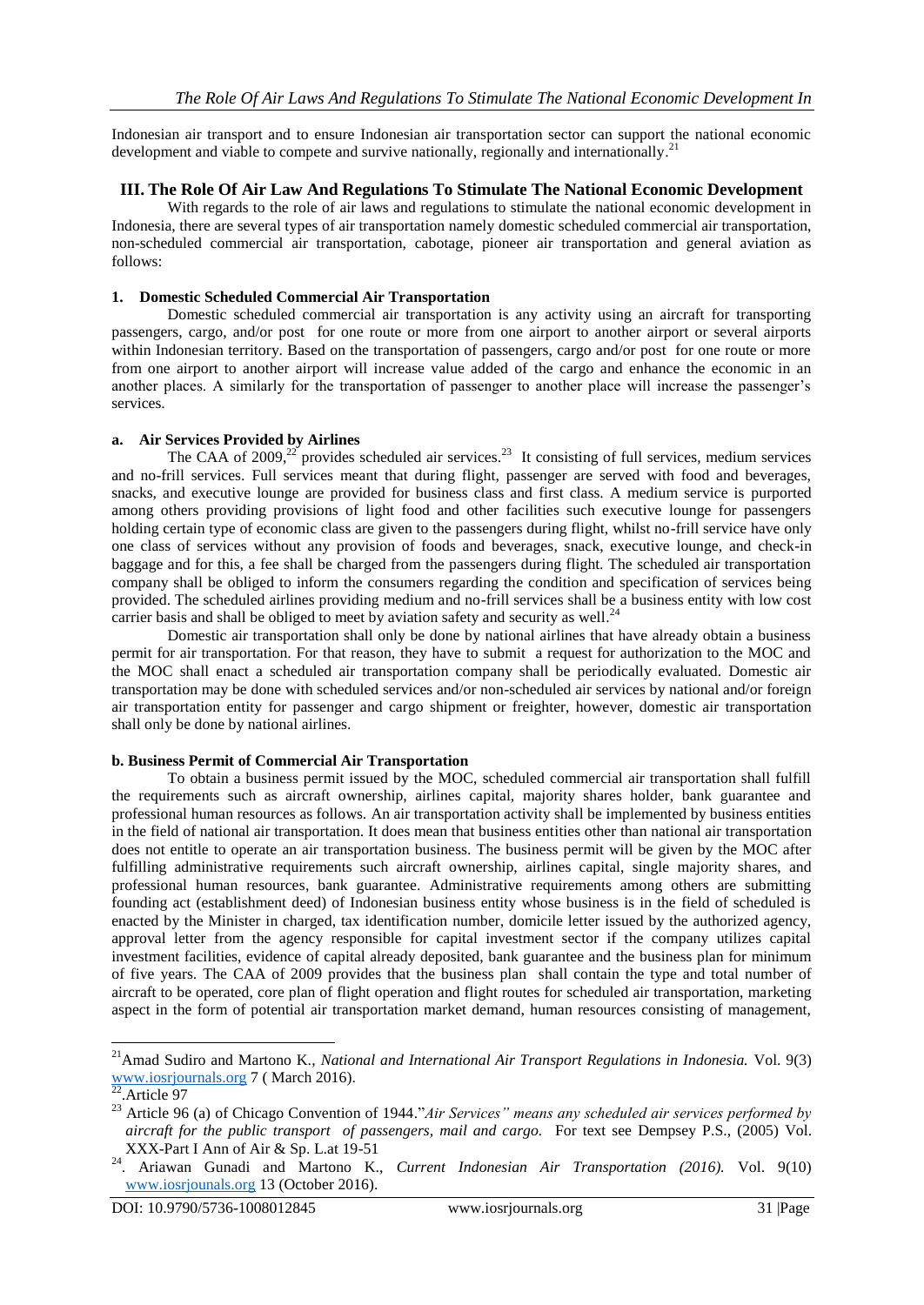technicians/engineers, aircraft crew, preparedness and operational worthiness and economic and financial aspect analysis and evaluation. 25

### **(1). Aircraft Ownership**

In addition, the CAA of 2009 also provides that scheduled air transportation shall owned at least five units of aircraft and possess at least five units aircraft of the type(s) suitable for supporting its business sustainability in accordance with the routes served.<sup>26</sup> Air transportation, especially for cargo, shall own at least one unit of aircraft and possess at least two units of aircraft of the type(s) suitable for supporting its business sustainability in accordance with the routes and operational areas to be served.<sup>27</sup>

### **(2). Airlines Capital**

Capital requirements for obtaining business permit also provides in the CAA of 2009. It provides that an air transportation business entity shall submit the evidence of capital already deposited, whilst share holder requirements for obtaining business permit if provided in Article 108(3) of the CAA of 2009.

#### **(3). Majority Shares-Holders**

It provides that in the case of capital of the national airlines owned by an Indonesian legal entity(s) or an Indonesian citizen(s) being divided, one of the national share-holder must remain larger than any foreign share-holder (single majority shares). Air transportation business permit shall be valid as long as the permit holder remain operating actual air transportation activities by continuously operating aircraft in accordance with the permit granted. It shall be evaluated annually. The result of evaluation shall be used as consideration for allowing the holder to remain running its business activities.

### **(4). Human Resources**

With regard to human resources, the CAA of 2009 provides that the business plan shall contain the human resources consisting of management, technician/engineers and air crew.<sup>28</sup> Any individual may be appointed as a director of airlines after fulfilling the requirement of possessing operational and managerial competence, air transport business management, certified as being fit and after a proper test conducted by the MOC. These requirements shall not be applicable for managing director of any air transportation business entity.

The commercial business permit cannot be transferred to another party before operating aircraft in actually as described in the business permit given. Transfer of commercial air transportation business permit may only be done after the permit holder runs the operation, and obtains the approval of the MOC. Any holders of air transportation permit violating the provision shall be imposed with administrative sanction, namely revocation of permit. Further provisions regarding the requirements, system and procedures of obtaining air transport business permit and appointment of director of airlines shall be stipulated under the MOC regulations.

#### **(5). Bank Guarantee**

Article 109 of the CAA of 2009 and the Ministerial Decree No.KM 25 year  $2008$ ,  $29$  requires that scheduled and non-schedule air transportation companies provide proof of bank guarantees. The bank guarantee is very important for business operation sustainability. Article 109 of the CAA of 2009 provides that to obtain a business permit, non-scheduled air transportation must at least meet the requirement to provide a bank guarantee. In addition, any company engaging in activities supporting air transportation must obtain a permit from the MOC. In order to obtain business permit for air transportation, such supporting business enterprises must also fulfill bank guarantee requirements.<sup>30</sup>

#### **c. Obligation of Business Permit Holder**

Article 122 of the CAA of 2009 regulates the obligation of business permit holder. It provides that business permit holders of air transportation shall be obliged to perform air transportation activities in reality (de facto) no later than 12 months upon issuance of permit by at least operating the minimum number of aircraft owned and possession in accordance with its business or activity scope, owned and possess total number of aircraft, fulfill the provision of mandatory transportation for shipment, civil passenger flight, and other provisions in accordance with the rules of law and regulations, purchase shipment liability insurance with

 $25$ . Article 110 of the CAA of 2009.

 $26$  Article 118(2)

<sup>27</sup>. Ariawan Gunadi and Martono K., *supra* note 24 at 13

 $28$ . Article 110(e)..

<sup>29</sup> Ministerial Decree, *supra* note 17.

<sup>30</sup>. Ariawan Gunadi and Martono K., *supra* note 24 at 25.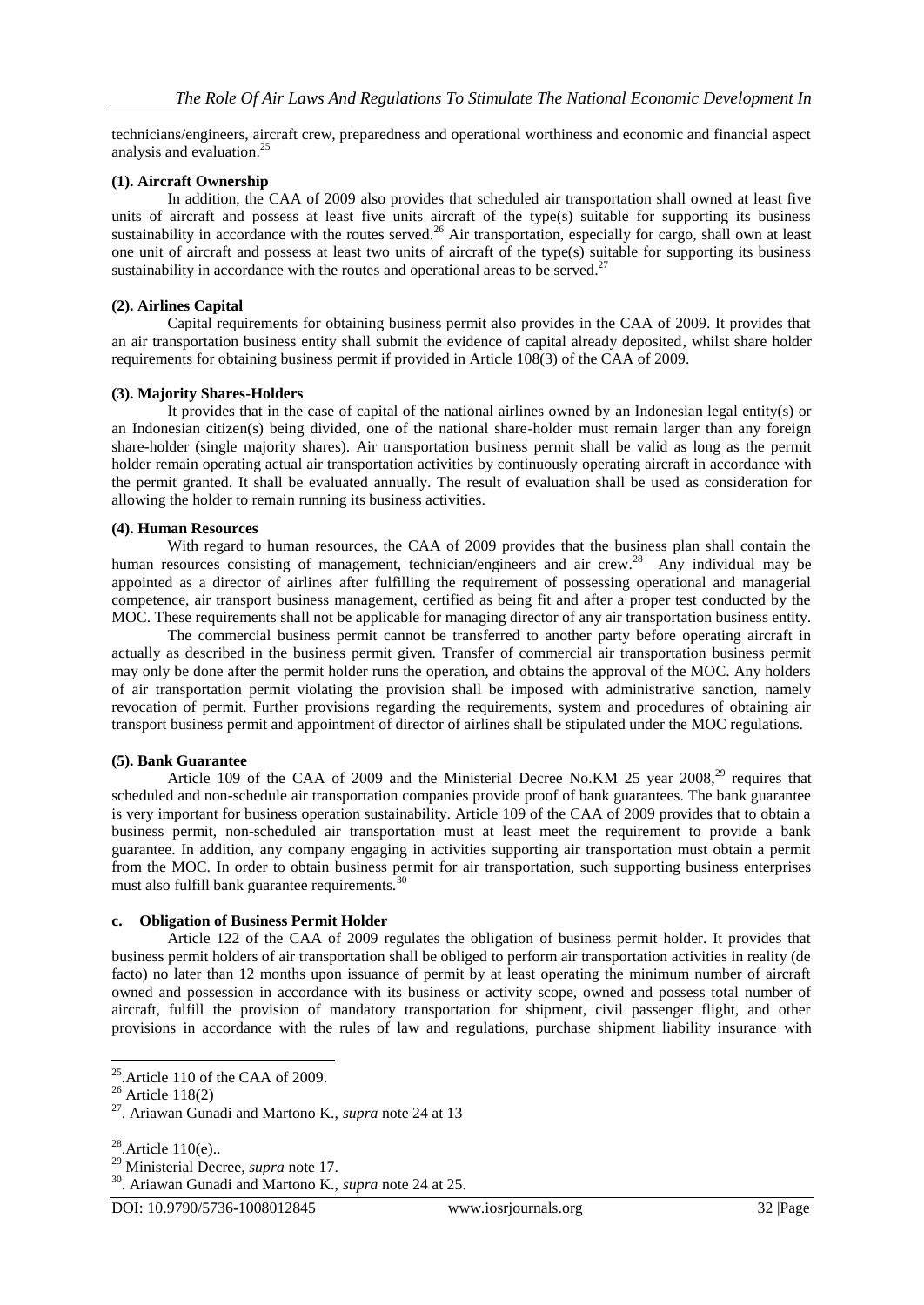liability value equal to insurance coverage for regular passenger air transportation proven by valid insurance policy, serve potential passengers fairly without discrimination on ethnic, religion, race, inter-group, and economic and social strata, submit monthly air transportation activity report, including delays and cancellation of flight, no later than on  $10<sup>th</sup>$  of the next month for each month to the MOC, submit annual financial report duly audited by a registered public auditor firm which contains at the least a balance sheet, profit and loss, cash flow, detailed expenditures, no later than the end of April of the next year of reporting year to the MOC, report any charges of management or ownership of air transportation business entity, changes of domicile of air transportation business entity and changed of aircraft ownership, to the MOC and fulfill stipulated service standard.<sup>31</sup>

### **d. Routes and Flight Network**

The most important with regards to scheduled commercial air transportation is routes and flight network,<sup>32</sup> taking into account that routes is differentiated between scheduled and non-scheduled of airlines. Scheduled airline serves route pre-determined, whilst non-schedule service all over the territory of the Republic of Indonesia. With regards to routes and network, the CAA of 2009 provides that domestic flight routes and network shall be determined, at least with the considerations of demand for air transportation services, fulfillment of technical qualifications for flight operation and airport facilities, airport facilities in conformation with aviation safety and security, all regions having airports are served, flight operation center of each scheduled air transportation business entity, and integration of domestic and international routes.<sup>33</sup>

### **2. Domestic Non-Scheduled Air Transportation**

To obtain a business permit issued by the MOC, non-scheduled commercial air transportation shall fulfill the requirements such as aircraft ownership, airlines capital, majority shares holder, bank guarantee and professional human resources as follows.

### **a. Aircraft Ownership**

To obtain a business permit issued by the MOC, non-schedule commercial air transportation shall have at least one unit of aircraft must be owned and at least two units aircraft of type(s) suitable for supporting its business sustainability must be possess in accordance the operational areas to be served, whilst for nonscheduled cargo airlines at least one unit of aircraft must be owned and at least two units aircraft must be possess in keeping with the operational areas to be served. Previously, the requirements of aircraft ownership, was stipulated in the Ministerial Decree Number KM 81 Year 2004.<sup>34</sup> It provides the establishment of new nonscheduled airlines was at least two units of aircraft shall be owned, and this was amended by the Ministerial Decree Number KM 25 Year 2008,<sup>35</sup> stipulating that an airline company must owned at least three units of aircraft and possess at least two units of aircraft of the type(s) suitable for supporting its business sustainability in accordance with the routes and operational areas served.

#### **b. Airlines Capital**

**.** 

Aircraft accident of national airlines is a lesson for the future, because the negative effect of such a fatal accident is that a lot of creditors shall be paid by airlines companies concerned. Such credits are employees' salaries, workers' insurance, aviation turbine fuel, ground handling fees, ramp handling fees, passenger's handling fees, catering fees, landing fees, air navigation services charges, parking stand fees, aircraft storage charges, office rental, building rental, room rental, aircraft maintenance fees, airport services charge, aircraft leasing, aircraft insurance, air crew insurance, legal liability insurance, third parties legal liability insurance, advance ticket booing, administrative fees, debt of the airlines company. Therefore, the CAA of 2009 requests that new airlines shall have enough capital to guarantee the survival of operation, because the bankruptcy of airlines company will affect consumers. For the purpose to implement the above-mentioned provision, the MOC released Ministerial Regulation Number 45 Year 2015. It provides that for the establishment of a new airlines should have IDR 150 billion maximum 70 seats capacity for non-scheduled airlines. For existing airline the capital requirements should be fulfilled at leas in 2018. In addition, the authority will also strict the implementation of each airline which should deliver their last year audited financial statement by registered public account not more than 14 April of the current year routes.<sup>36</sup>

<sup>31</sup>. Ariawan Gunadi and Martono K. , *supra* note 24 at 13.

<sup>&</sup>lt;sup>32</sup>. Flight route is the track of aircraft from airport of origin to airport of destination through already predetermined airways.

<sup>33</sup>. Ariawan Gunadi and Martono K., *supra* note 24 at 13

<sup>34</sup>. Ministerial Decree No.KM 81 Year 2004, *supra* note 16.

<sup>35</sup> . Ministerial Decree, *supra* note 17..

<sup>36</sup>. Ariawan Gunadi and Martono K., *supra* note 24 at 25.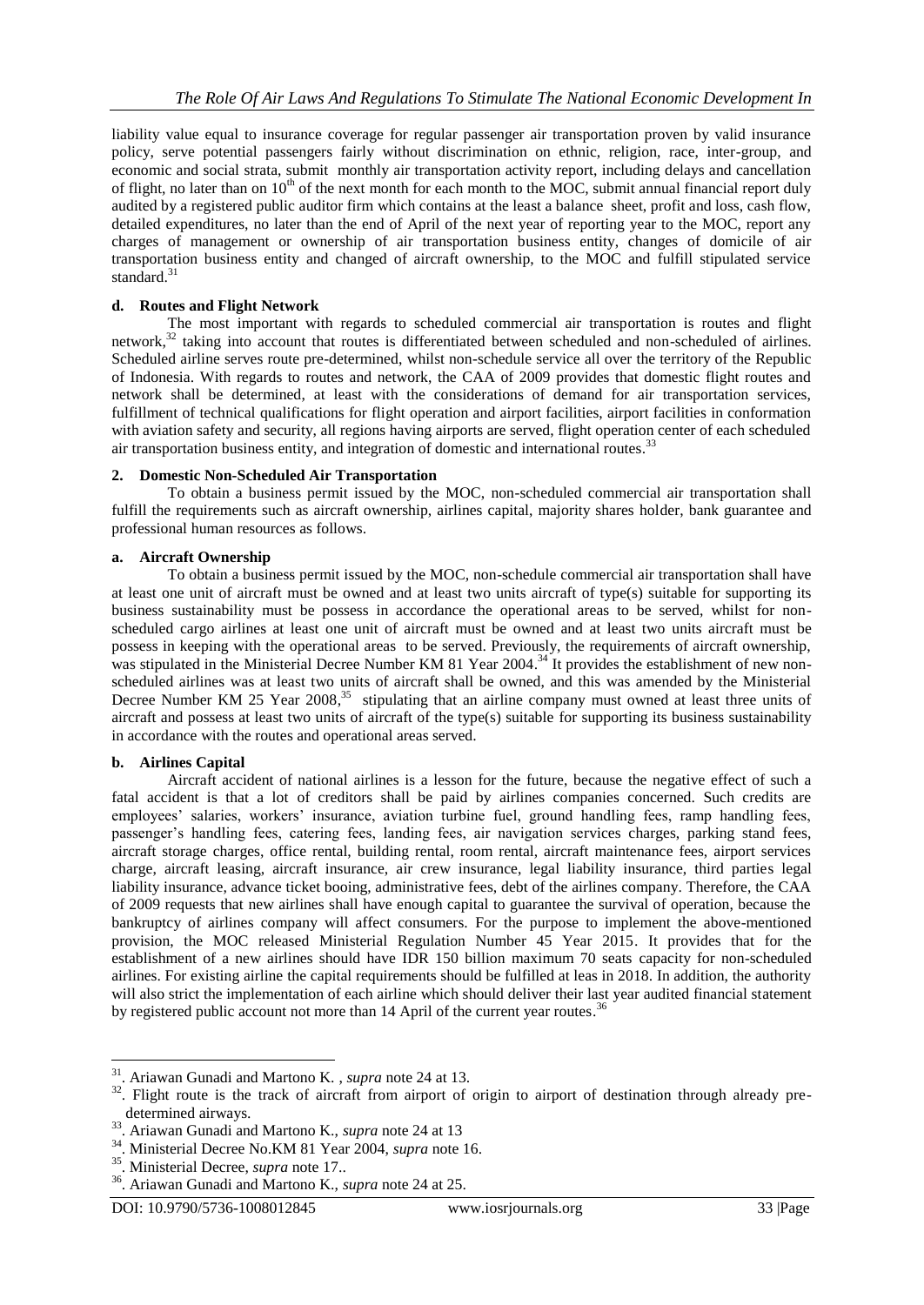# **c. Majority Shares Holder**

The CAA of 2009 require that an Indonesian citizen or an Indonesian airlines must owned a majority of share holders in an airlines. The capital of the national air transportation business must be, entirely or in the majority, owned by an Indonesian legal entity. In case that the capital that capital of the national airlines owned by an Indonesian legal entity or citizen is divided, one of the national shares holders must maintain a larger holding than any foreign shareholder (single majority).

# **d. Bank Guarantee**

Article 109 of the CAA of 2009 and the Ministerial Decree No.KM 25 year 2008,<sup>37</sup> requires that scheduled and non-schedule air transportation companies provide proof of bank guarantees. The bank guarantee is very important for business operation sustainability. Article 109 of the CAA of 2009 provides that to obtain a business permit, non-scheduled air transportation must at least meet the requirement to provide a bank guarantee. In addition, any company engaging in activities supporting air transportation must obtain a permit from the MOC. In order to obtain business permit for air transportation, such supporting business enterprises must also fulfill bank guarantee requirements.<sup>38</sup>

### **e. Professional Human Resources**

Basically, the government is responsible for preparing and developing professional human resources in the aviation field. The aims and objective with regard to aviation human resources are to create a professional, competent, disciplined, reliable and honest workforce. This workforce includes aircraft personnel, air transportation personnel, airport management, flight air navigation, aviation safety and security personnel as well. In order to achieve their aims and objective, the MOC stipulates policies on the preparation and development of human resources in aviation field covering manpower planning, education and training expansion of job opportunities and supervision and the monitoring and evaluation of personnel.

Domestic non-scheduled air transportation regulated in the Ministerila decree No.66 Year 2015.<sup>39</sup> It provides advance booking charter, affinity group, inclusive tour charter, including a charter for the purpose of pilgrimage, non-season n pilgrimage (umroh), tour package, meeting, incentive, conference, special even charter, student charter, owned used charter. Air transportation activities may be done with national nonscheduled airline for passenger and cargo shipment or freighter. The scheduled air transportation may be operated non-scheduled air transportation activities upon approval from the MO, however, non-scheduled air transportation operated by scheduled air transportation company, may not disturb the services on the routes if its owned responsibility and on the route are still served by other scheduled air transportation company.<sup>40</sup>

# **3. International Scheduled Air Transportation.**

According to Article 6 of the Chicago Convention of 1944, <sup>41</sup> no scheduled international air services may be operated over or into the territory of the ROI. For the purpose to implement such provision, Indonesia issued the CAA of 2009. It provides international scheduled air transportation. In accordance to the CAA of 2009 international scheduled air transportation is an air transportation activity providing air transport from one airport in the country to another airport outside the territory of the ROI. For the purpose of passenger and cargo transportation based an air transport agreement between Indonesia and a foreign country, a national scheduled air transport company and/or a foreign scheduled air transportation. A national scheduled air transportation company may contemplate collaboration in air transportation with other national scheduled air transportation carriers that conduct domestic and international air transportation services. A national scheduled air transportation company may also contemplate collaboration with a foreign air transportation company in the conduct of international services.<sup>42</sup> Bilateral or multilateral agreements will implemented in accordance with the relevant provisions of law and regulations, and national interest will be taken into consideration based on the principle of fairness and reciprocity. Foreign scheduled air transportation company specifically transporting cargo must be appointed by the country concerned and possess authorization form the government of the

<sup>37</sup> Ministerial Decree, *supra* note 17.

<sup>38</sup>. Ariawan Gunadi and Martono K., *supra* note 24 at 25.

<sup>&</sup>lt;sup>39</sup>. Ministerial Decree *Concerning Non-Scheduled and General Aviation Flight to and from the Republic of Indonesia*, Ministerial Decree No.66 Year 2015.

<sup>40</sup>. Ariawan Gunadi and Martono K., *supra* note 24 at 24.

<sup>&</sup>lt;sup>41</sup>. Article 6 : No scheduled international air service may be operated over or into the territory of a contracting State, except with the special permission or other authorization of that State, and in accordance with the terms of such permission or authorization; For the text see Dempsey P.S (2005) Vol.XXX-Part I Ann of Air & Sp. L. at 21.

 $42.$  Article 88.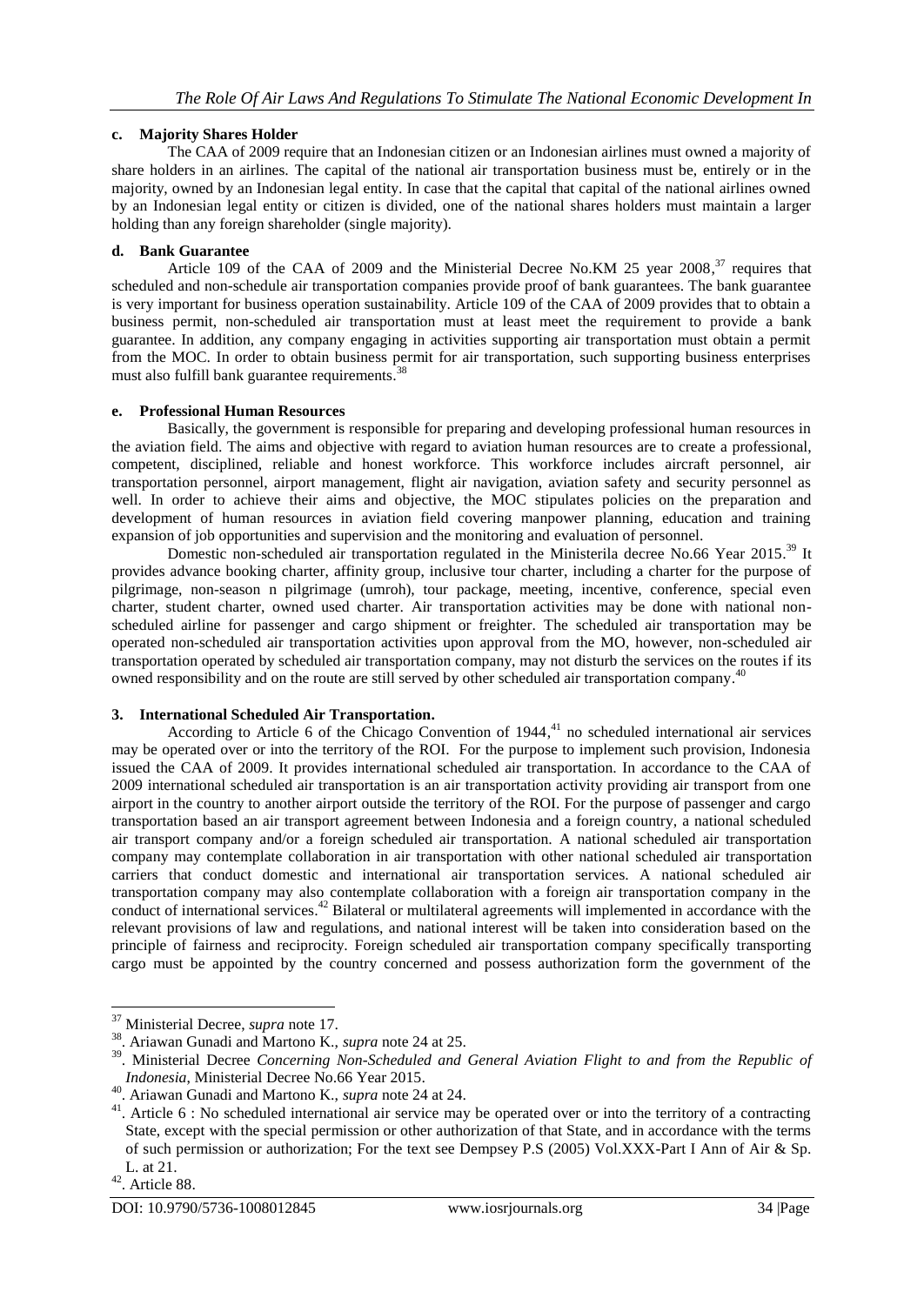Indonesia.<sup>43</sup> Bilateral air transport agreements can be specific or general in nature, and are entered into by the government of the ROI with several foreign countries as contracting parties. Membership in this type of agreement is permanent in nature, and is conducted in accordance with relevant laws and regulations. Such agreements must consider, among other issues: sovereignty, national territorial integrity territory, national economy and sustainability of national air transportation business based on the principles of fairness and reciprocity. National scheduled air transportation companies must be assigned by the government of the ROI and obtain the approval of the foreign country concerned. Foreign scheduled air transportation companies must also be appointed/assigned by the country concerned and hold approval from the government of the ROI.<sup>44</sup> With regards to international scheduled air transportation, overseas passenger traffic to and from Indonesia has not declined even following the global economic crisis of 2008. National airlines generally still restrict themselves to some short-haul destinations. But have started medium-haul routes to the Middle East. Consumers in domestic aviation, apart from business and vacation destinations, are also primarily supported by the large number of outbound travelers from Indonesian labor market, and those individual undertaking religious journeys when the operators need to add extra flights in certain seasons.<sup>45</sup>

The main problem faced by Indonesian's national airlines is their capability to compete against foreign airlines. For this reason, the government has taken steps to protect the national airlines against foreign airlines by giving cross subsidies, such as reducing the import tax for spare parts, reducing value added tax and the fuel consumption price. Further, the government needs to facilitate administrative formalities, establish aviation parks and develop aircraft maintenance procedures that allow national airlines to be and remain competitive internationally. 46

# **4. International Non-Scheduled Air Transportation.**

Basically contracting States agree that all aircraft of other contracting States, being aircraft not engage in scheduled international (non-scheduled international air services) shall have the right, subject to the observance of the term of the Chicago convention of 1944, to make flight into or in transit non-stop across its territory and to make stop for non-traffic purposes without the necessary of obtaining prior permission, and subject to the right of the flown over to require landing,<sup>47</sup> however, the best practice, no contracting States of Chicago of 1944 complies with the provision.

### **a. Requirements to Obtain Flight Approval**

For the purpose to implement the above-mentioned provision, Indonesia issued the CAA of 2009. Articles 92 to 96 of the CAA of 2009 stipulates non-scheduled commercial air transportation activity may be in the form of affinity group, inclusive tour charter, owned use charter, air taxi or other non-scheduled commercial air transportation activity undertaken by national and foreign commercial air transportation company shall be obliged to obtain flight approval from the MOC. In addition, a foreign non-scheduled commercial air transportation compelled to obtain diplomatic clearance from Ministerial of Foreign Affair (MOFA) and security clearance from Ministerial of Defense (MOD) before getting flight approval from the MOC. Further provision regarding non-scheduled commercial air transportation is regulated by Ministerial Decree No.PM 66 Year 2016,<sup>48</sup> and the Directorate General of Air Communications (DGAC) No. SKEP/1657/VIII/1976,<sup>49</sup> regulates advance booking charter, affinity group charter, inclusive tour charter, including a charter for the purpose of pilgrimage, non-season pilgrimage, tour packages, meeting, incentive, conference, special even charter, own use charter. Air transportation activities may be done with non-scheduled national airlines for passenger and cargo shipment or freighter.<sup>50</sup>

 $43$ . Article 89.

 $44.$  Article 45.

<sup>45</sup> Martono K., "*New Indonesian Air transportation Policy Based on Civil Aviation Act of 2009".* (Paper submitted to the Third Annual International Conference on Law & Regulations of Air transportation and Space Applications, at National Law University, New Delhi, India, May 2012 .

<sup>46</sup>. Martono K.,and Amad Sudiro.,*Current Air Transport and Regulations in Indonesia*, (2013), Vol .XXXVIII Ann of Air & Sp.L.at 78.

 $47$  Article 5 of the Chicago Convention of 1944; for complete text see Dempsey P.S., (2005) Vol. XXXIX Ann of Air & Sp. .L. at

<sup>48</sup>. Ministerial Decree No.PM 66 Year 2016, *supra* note 37

<sup>49</sup>.The Director General of Air Communications Decreed *Concerning Type(s) and Implementation of International Non-Scheduled to and from the Republic of Indonesia.* DGAC Decree No. SKEP/1657/VIII/76.

<sup>50</sup>. Ariawan Gunadi and Martono K., *supra* note 24 at 23.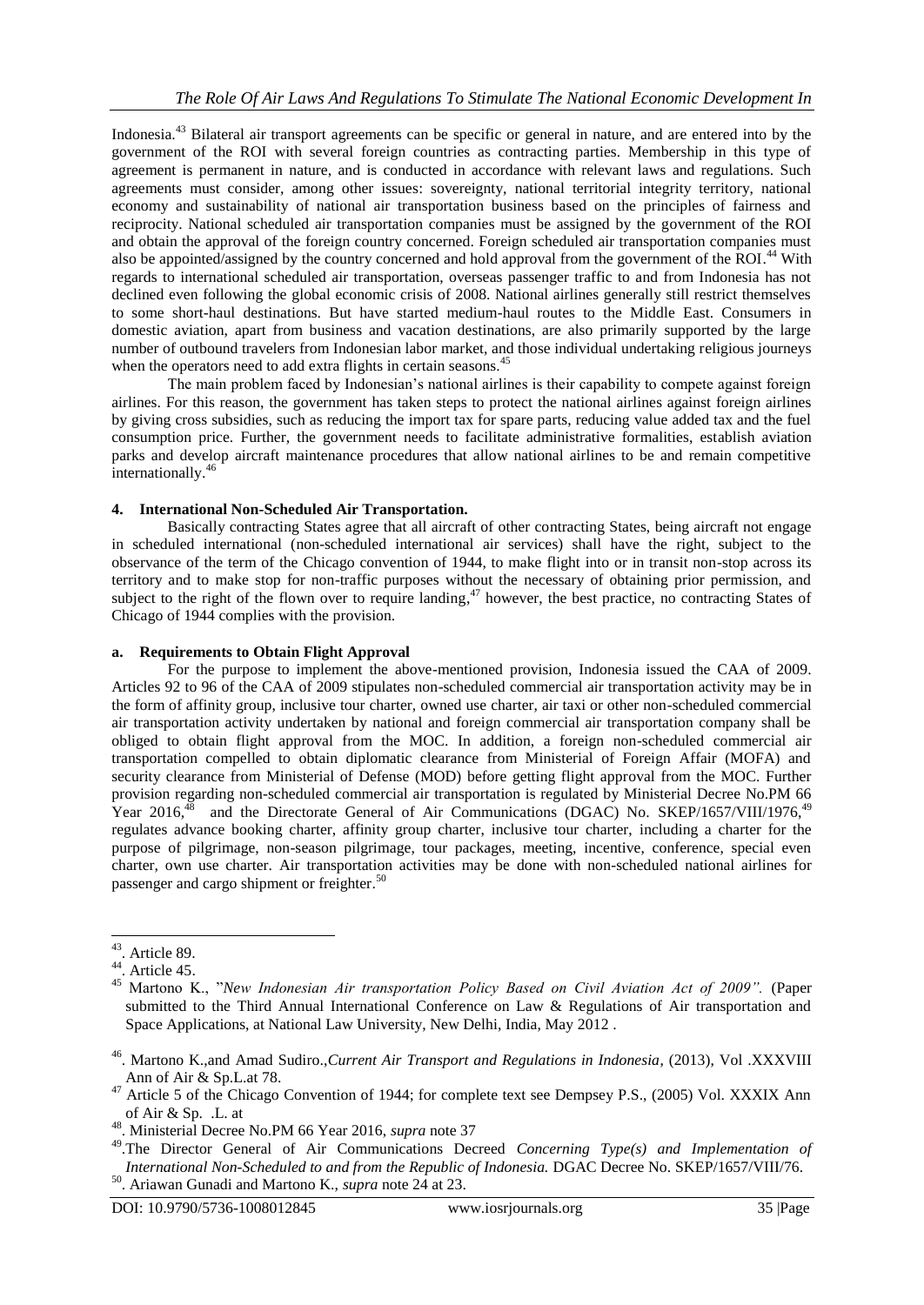# **b. Procedure Obtaining Flight Approval**

Flight approval for foreign non-scheduled commercial or commercial air activities using foreign civilian aircraft must be proposed by foreign legal entity representative in Indonesia who will be conducting the flight; agent appointed by a foreign citizens/legal entity who will be conducting the flight; diplomatic representative from the country where the legal entity or aircraft is registered. Such request shall be proposed to the DGAC by attaching documents namely photocopy of air operating certificate (AOC) or operating certificate (OC) from the foreign company; photocopy of certificate of registration (C of R) from the foreign aircraft; photocopy of certificate of airworthiness ( C of A) from the foreign aircraft; photocopy of foreign pilot's license; and photocopy of carrier's responsibility insurance coverage to a third party; flight plan request reference containing identity of aircraft, scheduled, name and identity of the flight crew, passengers or cargo list for transport; charter contract for charter flight; recommendations on flight time slot from the authorized work unit according to the provision of law, recommendations on the technical aspects of flight safety and security from the authorized work unit, if necessary, and recommendations from the relevant institutions for humanitarian aid and the medics for medical evacuation. Freighter.<sup>51</sup> Request for flight approval must be submitted at least or 3(three) work days before the flight to the DGAC; approval or rejection of request for flight approval is given by the DGAC at the latest of 1 (one) day before the flight after all requirements have been duly and properly received. Flight approval number issued by the MOC shall be used as flight clearance for foreign unscheduled commercial and non-scheduled commercial air transportation using foreign civil aircraft.

# **5. General Aviation**

Basically, general aviation, is air transportation used for personal purposes to support his/her business activities which core business other than air transportation. General aviation may be carried out by government, regional government, social organization, sports association, individual and/or other Indonesian legal entity. It consisting of air transportation for aerial work such as agriculture spraying, air photography, survey, mapping, search and rescue, calibration, air transportation for aircraft operation personnel activities or other air transportation of which core activity is not air transportation business. The MOC may be given to the holders of general aviation activities for the purpose of passengers and goods transportation in certain regional(s), by fulfilling certain requirements that are temporary in nature. Holders of general aviation permit violating the conduct of air transportation activities shall be imposed with administrative sanction, namely warning, freezing of permit, or permit revocation. 52

# **a. Operation Permit of General Aviation**

The activities of general aviation shall conduct after obtaining the MOC's approval. In order to obtain operation permit for general aviation activities by the government, regional government, Indonesia's business entity, and certain organization(s), one shall have to possess clearance from the agency supervising the company(s) core activities, founding/establishment act/deed of the business entity or the organization approved by the Minister in charge, tax identification number, domicile letter for business site issued by the agency in charge, and air transportation plan.

Other requirements to obtain operation permit for general aviation activities undertaken by an individual are possessing a personnel identity card issued by the authorized agency, tax identification number, domicile letter of his/her business site issued by the authorized in charge and air transportation activity plan. The document of clearance from the agency supervising the company core activities, founding establishment act/deed of the business entity or the organization approved by Minister in charge, tax identification number, domicile letter for business site issued by the agency in charge, shall be submitted in copies legalized by the issuance agency, and the original documents shall be shown to the MOC.<sup>53</sup>

# **b. Business Plan of General Aviation**

The general aviation shall set up business plan activities. Such business plan shall at least contain type and total number of aircraft to be operated, core of activity of the flight operation, human resources consisting of technicians/engineers and aircrew as well as preparedness and worthiness of operation. General aviation operation permit shall be valid as long as the operation permit holder remains de facto operating air transportation activities by continuously operating aircraft. However, the operation permit shall be evaluated on performance of a permit holder of general aviation air transportation activity every year. The result of evaluation shall be used as consideration of letting holder maintain his/her/its business activities. Further provision

 51 .*Ibid*., at 27

<sup>52</sup> . *Ibid*., at 15

<sup>53</sup> . *Ibid.*

DOI: 10.9790/5736-1008012845 www.iosrjournals.org 36 |Page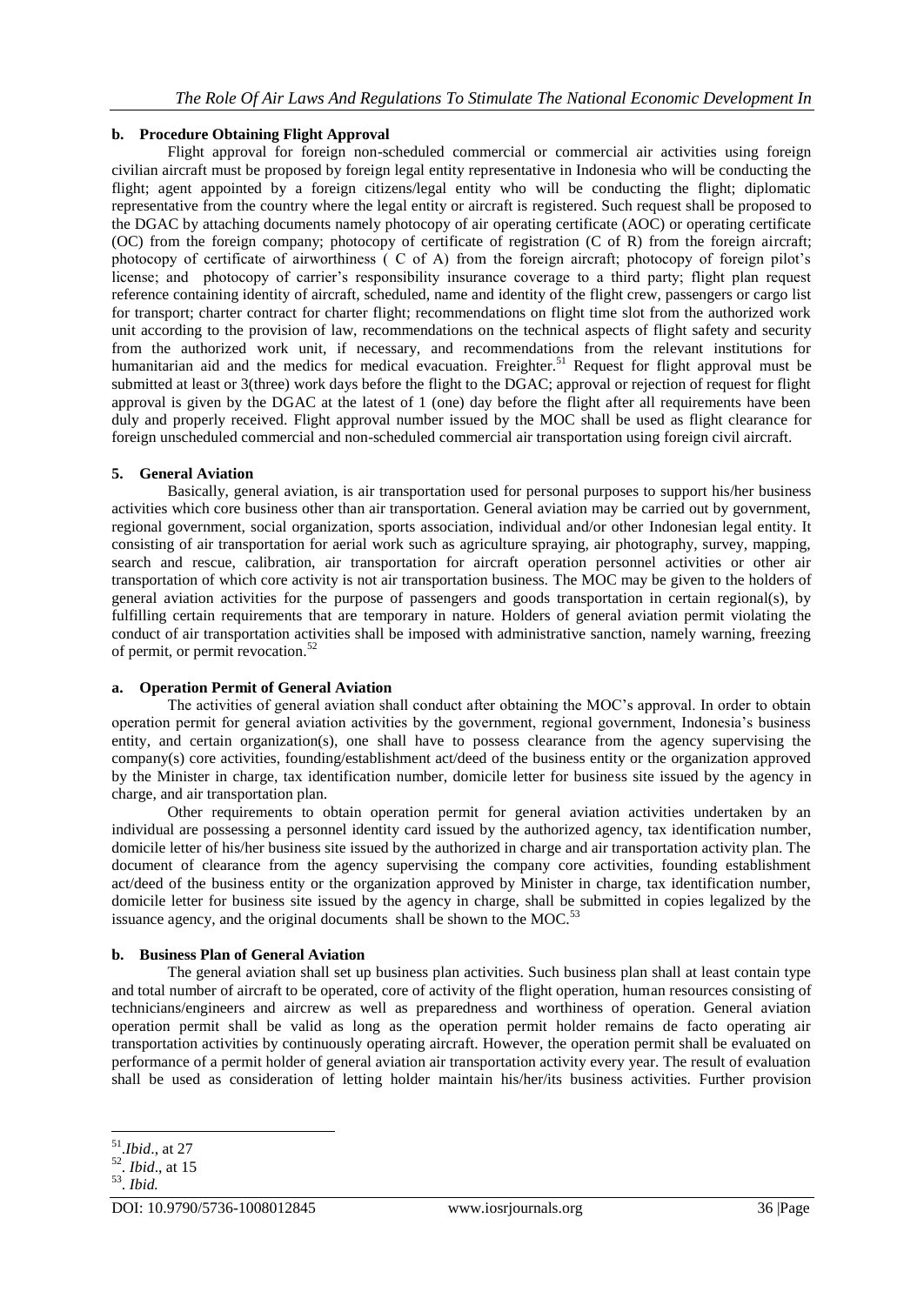regarding the requirements, system and procedures of obtaining general aviation permit shall be stimulated under the MOC.

#### **6. Pioneer Air Transportation**

By definition, a pioneer air transportation service is a domestic air transportation activity serving flight routes to link remote and underdeveloped regions not yet served by other modes of transportation.<sup>54</sup> In the context of opening up isolated areas throughout Indonesia, the CAA of 2009 guarantees a role for vanguard carriers to stimulate increasing economic activity in isolated areas. In relation thereto, the Civil Aviation Act of 2009 stipulates various provisions to subsidies operators of scheduled air services or holders of non-scheduled air services permits that operate vanguard routes.

To stimulates pioneer air transportation, the regional government would provide assistance with air services operating costs, and/or required to guarantee availability of land and infrastructure to support these operations. Pioneer air transportation must be implemented integrally with other sectors based on a regional approach to development and must be evaluated annually by the government. The results of this evaluation may transform pioneer air transportation into scheduled commercial routes.

With regards to pioneer air transportation, the Ministry of Communications (MOC) is responsible to control and supervision the implementation of the pioneer air transportation. Such supervision shall be conducted by paying attention to improvement of pioneer air transportation and may be delegated to unit(s) under the MOC. Based on Article 11 paragraph (4), the MOC issued the Ministerial Decree No. PM 26 of 2016. Basically, pioneer air transportation must be operated by the government, and its implementation shall be conducted by national commercial air transport business entity based on an agreement with the government of the ROI. In operating pioneer air transportation, regional government must guarantee availability of land site, air transport infrastructure, aviation safety and security and others compensation. The implementation of pioneer air transportation shall be evaluated. The result of evaluation may change pioneer air transportation routes into commercial routes.<sup>55</sup>

#### **a. The determination of Pioneer Routes**

Previously, pioneer route, determined at least fulfilling pioneer criteria such as to links remote areas, under developed and yet served by any other modes and commercially un profitable; to encourage the growth and regional development; to stabilized state defense and state security especially the border crossing. In this regards, the government divides domestic routes into three categories. Those categories such as routes for jet engine aircraft 319 routes, routes for propeller-engine aircraft 367 routes and pioneer routes 132 routes. In order to provide proper air transportation for people in remote area, the government opened pioneer routes.

#### **1) Typical of Pioneer Routes**

The typical of pioneer routes i.e., located in isolated and under developed area, and unprofitable. Air fares for passenger and freight in these routes are determined by government under the MOC Decree No.44 of 2012.<sup>56</sup> According to the CAA of 2009, the government offer 3 incentives to invite airlines companies to serve pioneer routes i.e., to give other commercial routes to support airlines business, operating costs subsidy and fuel subsidy.<sup>57</sup>

The DGAC under the MOC is continuing to make efforts toward supporting the creation of interregional connectivity. Example, the DGAC continually look at development of airport infrastructure for the pioneer air transport. In the 2013, the DGAC began operations in 12 new airports across the country. The DGAC developing 19 airlines serving 261 routes in 121 cities and are increasing the spread of remote air freight too. In fact, in 2013 air freight serviced 114 cities and connected 118 pioneer routes.<sup>58</sup> The DGAC evaluate the implementation of pioneer air transport at least one a year, KPA, airport authority or regional government. The results of this evaluation must transform pioneer air transportation into scheduled commercial routes.<sup>59</sup>

To obtain licenses or other rights to operate particular routes, the government as particular routes operator will tenders the license to operate particular routes to either a commercial air transport or noncommercial air transport in the absence of commercial air carriers which are willing to serve the routes. The

<sup>54</sup> *Ibid*., art 122(1), explanatory notes.

<sup>55</sup> Art.104

<sup>56</sup> Ministerial Decree *Concerning Tariff for Pioneer Routes*. Ministerial Decree no.44 of 2012.

<sup>57</sup> *Organization for Economic Co-operation and Development*. DAF/COMP/WD (2014) 70 28 May 2014

*<sup>58</sup> Better inter-regional Connectivity Through Improve Air Infrastructure*. The World Folio, Thursday, February 2016.

<sup>59</sup> See [http://jdih.dephub.go.id/assets/uudocs/permen/2016/PM 9 Tahun 2016.pdf](http://jdih.dephub.go.id/assets/uudocs/permen/2016/PM%209%20Tahun%202016.pdf)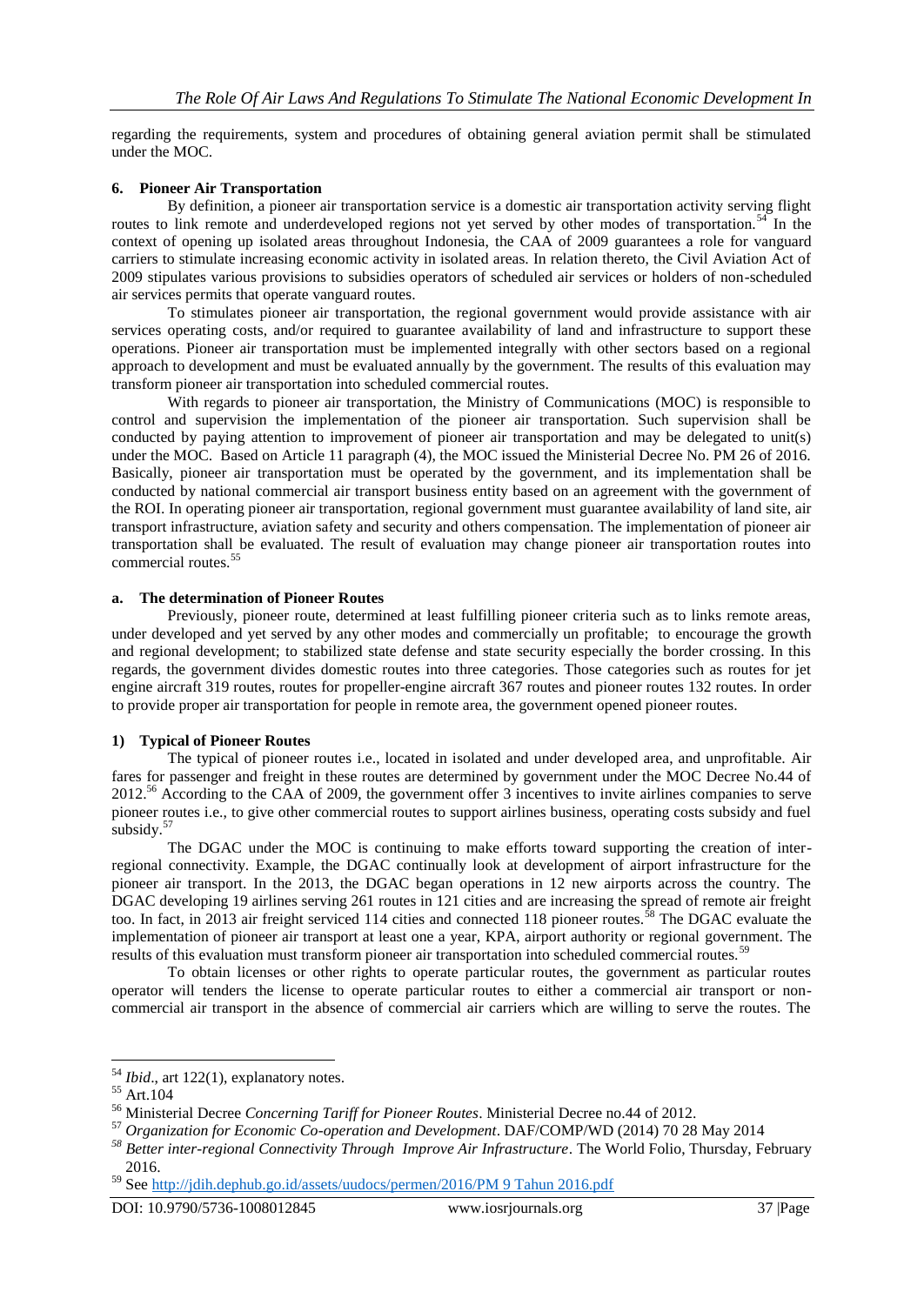cooperation between the government and entity will in the form of a contract.<sup>60</sup> The tender participants (commercial air transport entity or non commercial air transport entity) are entitle to submit a written rebuttal with unsatisfactory results of the tender. The written rebuttal is submitted to the tender committee after the announcement of the winner and the tender committee must respond in writing to all of the rebuttals. As a response to the tender committee's response, the entity may further submit an appeal to the MOC, regional head, or head of the institution of the tender organizer by granting a guarantee.<sup>61</sup>

In accordance with the CAA of 2009 and the DGAC, Decree, the Government has a public service obligation to connect remote areas (not supported by other means of transport) that are commercially unprofitable, to encourage territorial development and promote defense and homeland security. The Government will tender a license to operated particular routes to either a commercial air transport entity or a non-commercial air transport air carrier (general aviation).<sup>62</sup>

# **2) Classification of Routes**

With regard to flight routes, there are classified flights routes such main routes, feeder line routes and pioneer routes. Main routes functioning to link hub airports including primary, secondary and tertiary hub ports, whilst feeder routes functioning to support main routes providing links between the hub port and small airports. Pioneer routes functioning to provide links to isolated and interior areas to which there is no access for other means of transport. Domestic airlines have expanded and opened new routes over the past several years. Among the new routes are to cities in Aceh, North Sumatra, Nusa Tenggara, Lombok, South Sulawesi and Papua. In 2012, the government offered 130 new routes to airlines especially to isolated area in a number regions. $63$ 

### **b. Tariff Regulations of Pioneer Air Transportation**

The regulations of tariffs is essential for air transport as a safeguard for the public against any abuse of the protected position which airlines enjoy under a system of controlled entry into the industry and to ensure the long-term economic stability of the industry by ensuring fair competition. With regard to tariff regulation, the tariff for the transportation of post was negotiated between the Netherlands Indies authorities and KLM.<sup>64</sup> By that time no competition between the airlines.

Under Old Regime, Indonesia's Ministry of Communication (MOC) acted as the regulator of tariffs, there was no competition between the airline, whilst under "New Order," General Suharto then introduced a neo-liberal ideology that represented a mix between socialist and liberal ideology. Garuda Indonesia set tariff leadership. All tariffs were controlled by the MOC.<sup>65</sup> All tariffs provided by privately-owned companies had to be below GIA's tariff and Garuda first-class tariff was permitted to be 15% higher than normal tariff<sup>66</sup> for flights served using Airbus Aircraft.<sup>67</sup>

In the Reformation, airlines tended to charge a tariff less than that recommended by the MOC. Pricing became predatory and the ensuing tariff war indirectly eliminated other airline companies as well sea transportation companies. As a result, only giant airlines could successfully operate, and consumers were disadvantaged in the long run. The general principles governing tariffs provides that tariff shall be established at reasonable levels due regard being paid to all relevant factor.<sup>68</sup>These factors include the cost of operation, reasonable profit, characteristics of services (such as standard of speed and accommodation), and tariff charged by other air transport companies on the route. In this connection, in determining tariffs, the MOC considers the

**.** 

<sup>64</sup> Martono, Prof.Dr., and Dr Ariawan Gunadi*, supra* note 24 at 200.

DOI: 10.9790/5736-1008012845 www.iosrjournals.org 38 |Page

<sup>60</sup> INDONESIA. *Wahyuni Bahar and Anggia Rukmasari*, in John Balfour and Mark Bisset, Contributing Editors'., AIR TRANSPORT 2015.

<sup>61</sup> *Ibid.*

<sup>62</sup> *Ibid.*

<sup>63</sup> *Low Cost Carriers, supra note 2*.

<sup>65</sup> *Ibid.*, at 202; Indonesia, *Ministerial Decree Concerning Higher Tariff for Garuda Indonesian Airways than Private Airlines,* Ministerial Decree No.KM 96/PR.303/Phb-84 ( 1 May 1984).

<sup>66</sup> Ministerial Decree *Concerning domestic Tariff for Airbus,* Ministerial Decree No. KM 157/PR.303/Phb-83 ( 1 August 1983).

<sup>67</sup> Ministerial Decree *Concerning Domestic Tariff Change,* Ministerial Decree No.KM96/PR.303/Phb-84 ( 1 May 1984).

<sup>68</sup> Martono K., *Route, Capacity and Tariff Clauses of Selected Bilateral Air Transport Agreements Concluded by Indonesia*. A thesis submitted to the Institute of Air and Space Law, McGill University, Montreal, Canada, unpublished, 1980, page 162.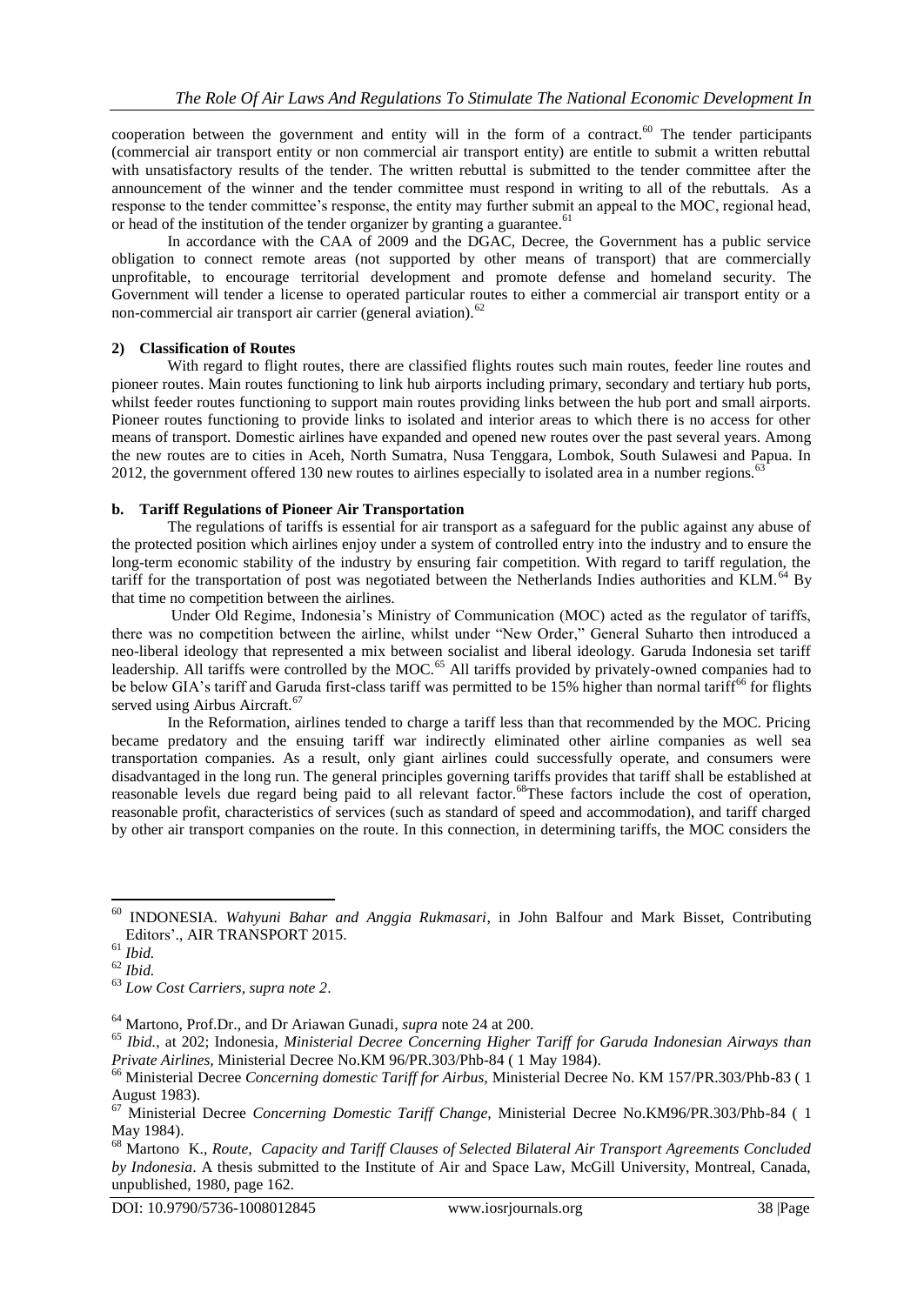interest of aviation safety and security as well as the needs of the public and air transportation companies' operation.<sup>69</sup>

Basically, tariff policies under the CAA of 2009 are neo-liberal in nature since tariffs consist of economy and non-economy tariffs. Economy class tariffs are regulated by the MOC to protect consumers, whilst non-economy tariffs are determined by airline companies based on market forces. The MOC Decree Number 26 of 2010,<sup>70</sup> clarifies how passenger tariffs for economy class and pioneer air transportation (*emphasize added* ) are determined and that they are based on the distance flown, tax, mandatory accident insurance and surcharges. The distance tariff is the amount of tariff per flight route per trip, for each passenger, and is calculation based on the basic tariff multiplied by the distance. This formula also factors in the nation's purchasing power or affordability of the tariff. The distance tariff consist of a basic average fee plus a reasonable profit plus a valueadded tax based on taxation regulations.<sup>71</sup> Mandatory passenger accident insurance is required by laws and regulations, whilst surcharge are imposed based on additional costs that the air transportation company has to pay to operate the business.

The provision stipulates that the distance tariff may be adjusted due to factors such as, among others, the fluctuation of fuel prices. Costs that the air transportation company must bear due to lack of passengers on returning flights, outbound or inbound, are also included in the calculation of the tariff. With regard to the fluctuation of fuel prices, the MOC recently issued the increase the amount of surcharges consistent with the value of American dollars.<sup>7</sup>

### **c. Subsidy of Pioneer Air Transportation**

Indonesia has 187 airports including large and small airports. Large airport are operated by state-owned PT Angkasa Pura and around 120 airport are under technical executive unit of (UPT) the Ministry of Communication (MOC). Most of 120 small airports function as pioneer air terminals serving flights to isolated areas (*emphasis added*). In relation to the fast growing air transport industry, the government has the program in air transport include development of pioneer air terminals, taking into consideration that air transport facility is vital for the archipelagic country such as Indonesia.

The MOC provides subsidy for pioneer airport serving isolated area. In 2005, subsidy for pioneer transport included IDR 19.98 billion for pioneer buses serving 124 routes, IDR 86.91 billion for pioneer flight serving 91 routes, IDR 2.73 billion for the transport of 2,342 drums of oil fuels, IDR 126.15 billion for sea transport serving 48 routes, and IDR 57.68 billion for pioneer ferry transport in 22.104 trips. By 2005, there were 90 routes from pioneer airports, up from 52 routes in2001. The number of cities visited in pioneer flights rose to 81 in 2005 from 67 in 2001.<sup>73</sup> With regards to subsidy, pioneer air transport financial subsidies of Papua Island in 2008 is US\$ 5.7 million and increase 22,80%, amounting to US 7 million in 2009.

In addition, the CAA of 2009 stipulates various provisions to subsidize operators of scheduled air services or holders of non-scheduled air service permits that operate vanguard routes.<sup>74</sup> To stimulate pioneer air transportation, the regional government would provide assistance with air services operating costs, and/or assistance with fuel costs. Further, the regional government would be required to guarantee availability of land and infrastructure to support these operations. Pioneer air transportation must be implemented integrally with other sectors based on a regional approach to development and must be evaluated annually by the government. The result of this evaluation may transform pioneer air transportation routes into scheduled commercial routes.<sup>75</sup>

### **d. Implementation of Pioneer Air Transportation**

Pioneer air transportation must be operated by the Government of the ROI, and its implementation shall be conducted by national commercial air transportation business entity based on agreement with the Government. Such national commercial air transportation shall have business permit given by the MOC. A business permit will only be issued by the MOC after fulfilling administrative, capital, bank guarantee, aircraft ownership, business plan, human resources, and share-holder. Administrative requirements, among others, a founding act (establishment deed), of an Indonesian business entity whose business is in the field of scheduled or non-scheduled air services, a tax identification number, domicile letter issued by the authorized agency; evidence of capital already deposited; a bank guarantee; aircraft possession at least ten units of aircraft for

<sup>69</sup> *Martono, Prof.Dr., and Dr Ariawan supra* note 24 at 205.

*<sup>70</sup> Ibid*., Art 126.

<sup>71</sup> Dr. Martono and Dr Amad Sudiro., *supra* note 44 at 81

<sup>72</sup> Ministerial Regulation *concerning the Amount of Surcharge of Domestic Scheduled Air Transportation Tariffs,* Ministerial Regulation No.PM 2 of 2014 (16 February 2014).

<sup>&</sup>lt;sup>7</sup> Air Transportation Infrastructure in Indonesia, The Free Library Periodicals – Literature

<sup>74</sup> Dr. Martono and Dr Amad Sudiro., *supra note* 44 at 76;

<sup>75</sup> *Ibid.*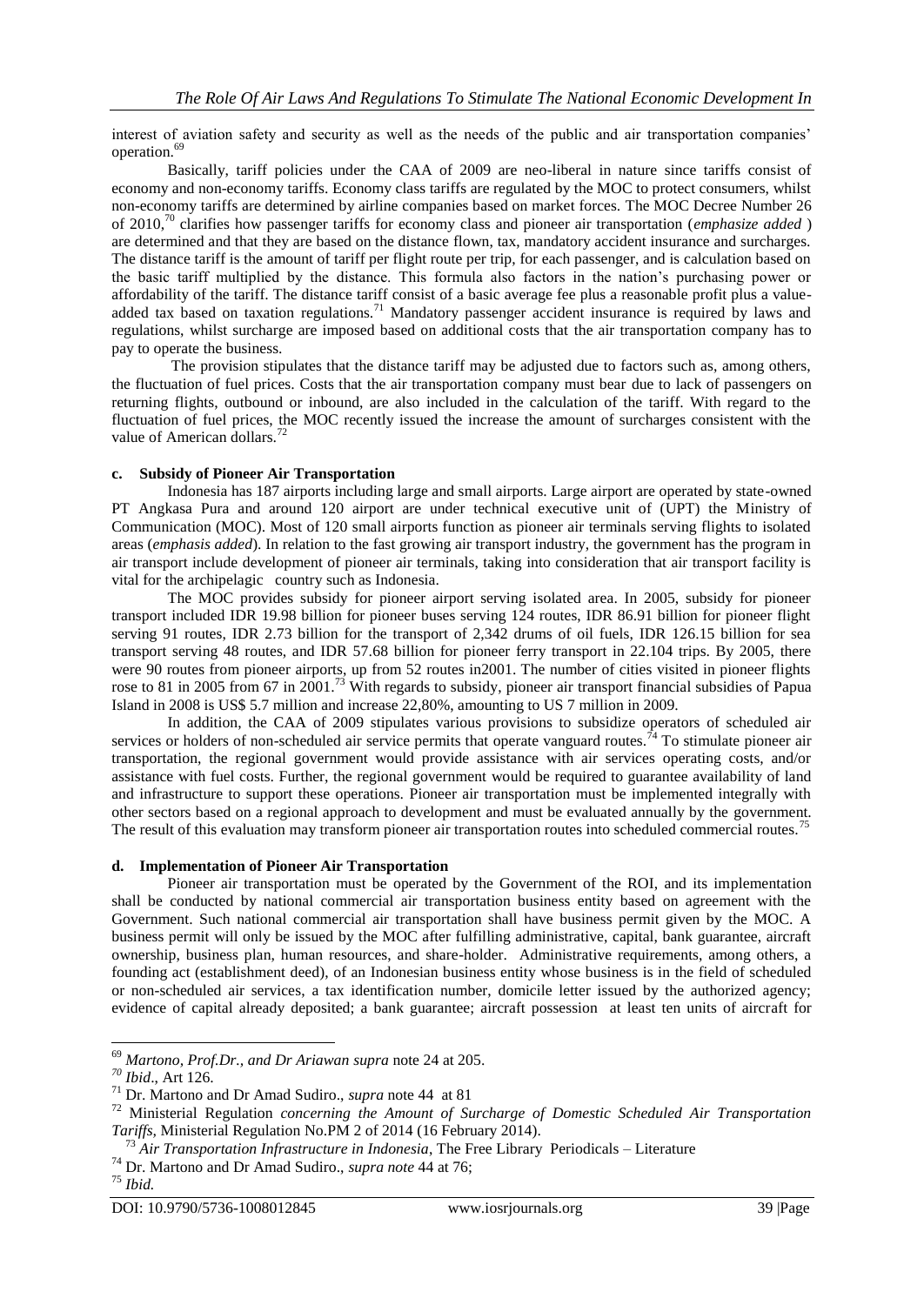scheduled airlines for supporting the business sustainability in accordance with the routes served or at least two units of aircraft of types suitable for supporting its business sustainably must be possessed in accordance with the operational areas to be served; business plan for minimum of five years are all required; human resources.<sup>76</sup>

### **e. Compensation**

Where national commercial air transportation entity cannot be met, the general aviation may undertake pioneer air transportation after obtaining the MOC's approval. In order to obtain an operation permit for general aviation, the business entity must be granted clearance by the agency supervising the core activities of the entity. In the case of a general aviation permit, the business entity must furnish the establishment deed of the business entity that is approved by the Minister in charge, along with a tax identification number, a domicile letter for a business site issued by the agency in charge, and an air transportation plan. The activity plan must at least contain information regarding the type and total number of aircraft to be operated, the core of activities of flight operations, human resources information regarding technicians, engineers and aircrew, as well as information regarding preparedness and worthiness of operation.<sup>77</sup>

The commercial air transportation business entity or the general aviation implementing pioneer air transportation shall be given compensation to ensure sustainability of pioneer air transportation service on routes and scheduled stipulated in the contract with the government The compensation shall in the form provision of other route(s) outside the pioneer route(s) for regular commercial in order to support the pioneer air transportation activities; financial assistance for air transportation operation; and/or financial assistance for fuel transportation. The operator of pioneer air transportation activity shall be imposed with administrative sanction namely disallowance of following the next year bidding in the case the operator does not conduct activities in accord to on-going contract.<sup>78</sup> Further provisions regarding pioneer air transportation shall be stipulated under a Ministerial Regulation.<sup>79</sup>

# **f. Requirement of Commercial Air Transportation**

The implementation of pioneer air transport conducted by commercial air transport entity after tendering process in accordance with the applicable rules. In the implementation of pioneer air transportation, the commercial air transport entity subsidized by the government in the form of air transport operation costs, subsidized fuel consumption in the pioneer airport location in case there is no depo of aviation fuel turbine and compensation in the form given other routes outside pioneer air transport routes.

For the purpose of implementation of pioneer air transportation, the commercial air transport entity shall fulfill requirements as follow :

- 1). owned business permit for the commercial air transport entity or operating permit issued by the DGAC for the general aviation;
- 2). owned Air Operator's Certificate (AOC) or Operator Certificate still valid;
- 3). have never been involved in any criminal legal conviction related to air transportation operations, and have never been declared bankruptcy during the management of the company;
- 4). One unit aircraft must be owned and reserved aircraft of the type(s) specified for supporting the pioneer routes air transportation, and
- 5). obligated to provide an evidence of applicable business permit for the commercial air transport entity or operating permit issued by the DGAC for general aviation implemented the pioneer air transportation routes.

### **g. Subsidy for Papua Pioneer Air Transportation**

Pioneer air transportation in Papua Island is a leading transportation since 1976 and continuous to his day. Thus, the need assessment of the extent of the effectiveness of the policy. Pioneer air transport financial subsidies of Papua Island in 2008 is US\$ 5.7 million and increase 22,80%, amounting to US 7 million in 2009. Funds used in the pioneer air transportation is a system that has some characteristics of the multimodal, multisector, multi-issue and multi disciplinary. For that reason, through a systematic approach to transportation problems can be solved. Pioneer air transportation is a commercial air transport activity that serve domestic routes network and for connecting remote and disadvantaged areas or areas not served by other modes of

<sup>76</sup> *Ibid*., at 70.

<sup>77</sup> *Ibid.*

<sup>78</sup> Art.106

<sup>79</sup> Art.107

DOI: 10.9790/5736-1008012845 www.iosrjournals.org 40 |Page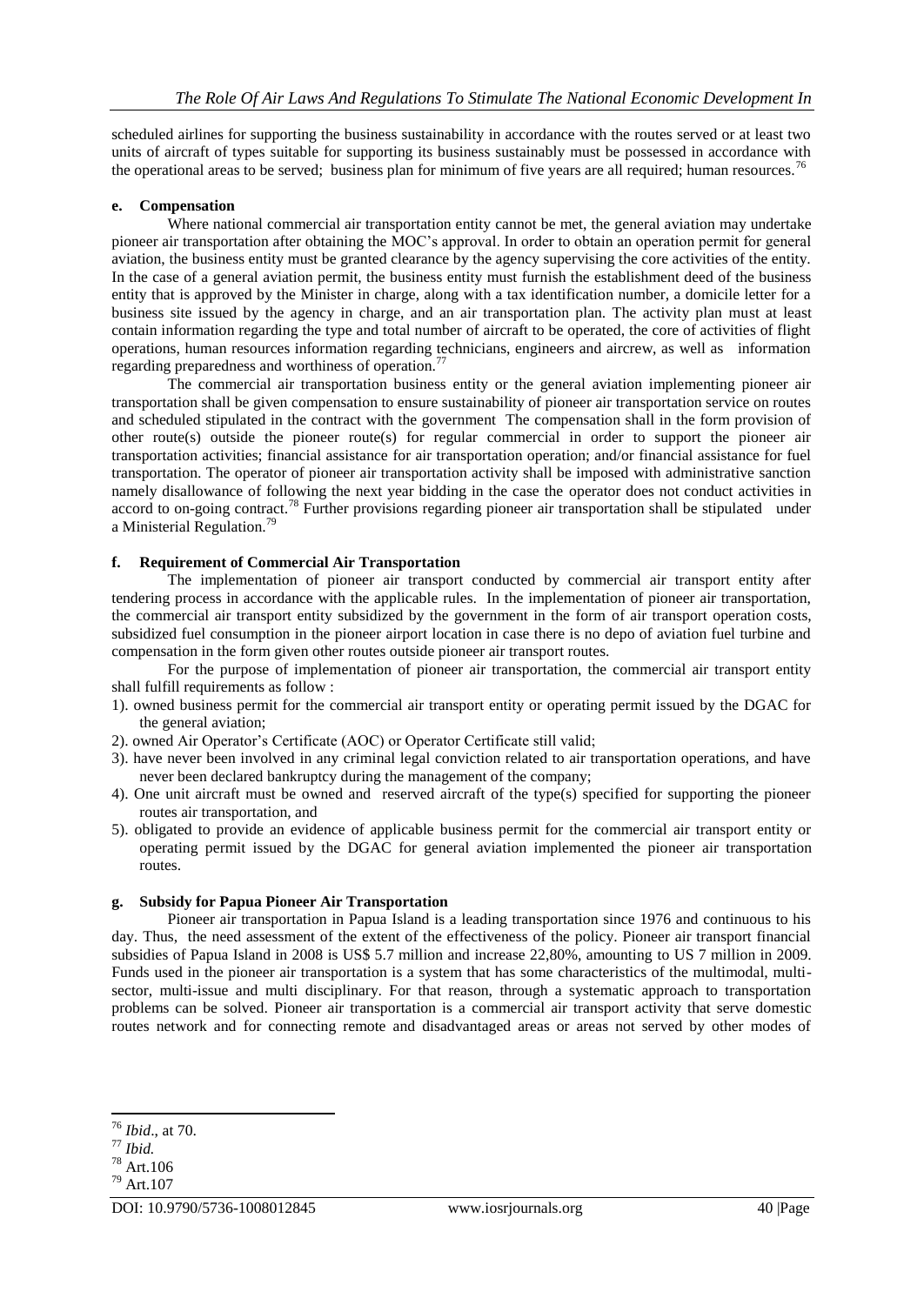transportation and not commercially profitable. Pioneer air transportation policy in effect not only meet the target opening isolation area, but it is expected the development of the area behind the area.<sup>8</sup>

### **h. Pioneer Airports**

In relation to private airport management, the Government announced it would offer regional airport management contracts to the private sector under a public-private partnership (PPP) scheme. Thus the government announced that tenders for the management of three airports located in Lampung, Komodo Palu and Sulawesi. It is hope private airport management will also deliver budget savings, freeing funds to develop other airport such as pioneer airport in remote area have been cited as the intended beneficiaries of increased state investment out of reallocated funds. There are ten airports proposed for the PPP management scheme such as Raden Inten II Lampung Selatan Airport, Komodo Airport, Sentani Airport, Matahora Airport, Tjilik Riwut Airport, H.A.S.Hanadjoedin Airport, Juwata Airport, and Sultan Babullah Airport.AC 8

### **7. Tourists Industry**

Air Transportation is the easiest and most comfortable means of travel in Indonesia. Air service are available to all provincial district capitals and other remote areas operated by Indonesian airlines. There are at least 27 domestic scheduled airlines ${}^{82}$  and at least 8 (eight) charter airlines. ${}^{83}$  Garuda Indonesia, the national flag air carrier, operates on both international and domestic routes. It serves 33 cities including all the provincial capital. It has several daily flights from Jakarta to destination of commercial and touristic importance.<sup>84</sup> In addition, it also operates shuttle flight to Surabaya and Semarang several time a day. Special for visitors Garuda Indonesia has introduced Visit Indonesia Air Passes which offers special fares on its domestic flights.<sup>85</sup>

Air transport industry and tourism are complemented each other. Tourism depends on transportation to bring visitors, whilst the transportation industry depends on tourism to generate demand for its services. The growth in tourism industry directly reflects onto the air transportation. Over the last 25 years, the number of international tourists has more than doubled. The expansion of international tourism has a large impact on the discipline of transport geography. Transport is the cause and the effect of the growth of tourism. To start with, the improved facilities have stimulated tourism, and the expansion of tourism has stimulated transport. Accessibility is the main function behind the basics of tourism transport. In order to access the areas that are mainly aimed, tourists will use any transportation mode. However, air transport is the main mode for international tourism. Air transport plays a dominant role in inter-regional movements of tourists, which normally entails travel over long-distance. Growth rates of international air traffic are pegged with growth rates of international tourism. Attractive package tours, competitive airfare attract more and more tourist day by days, therefore both the industry is expanding rapidly

<sup>1</sup> <sup>80</sup> Jamaluddin Rahim, M.Yamin Jinca, Shirly Wunas, Tahir Kasnawi, *Effectiveness of Perintis Air Transportation System In Papua Island of Indonesia.*International Refereed Journal of Engineering and Science (IRJES) Volume 2, Issue 1 ( January 2013) pp.30-35.

 $81$  Private Airport management in Indonesia-Tenders expected in 2014.

<sup>82</sup> .Airfast Indonesia, Airmark Indonesia, Air Regional, Aviastar (Inodnesia), Batik Air, Citilink, Dimonim Air, Garuda Indonesia, Indonesia Air Asia, Indonesia AirAsia X, Indonesia Air Transport (IAT), Jhonlin Air Transport, Kalimantan Air Services, Kalstar Aviation, Kaltim Airlines, Lion Air, NAM Air, Pelita Air Services, Sky Aviation, Sriwijaya Air, Susi Air, Transnusa Air Services, Travira Air, Trigana Air Services, Wing Air and Xpress Air.

<sup>83</sup> .Air Born Indonesia, Eastindo, Gatari Air Services, Mimika Air, Nusantara Air Charter, Nusantara Buana Air, Premiair and transwista Prima Aviation; See [https://en.wikipedia.org/wiki/List\\_of\\_airlines\\_of\\_Indonesia](https://en.wikipedia.org/wiki/List_of_airlines_of_Indonesia)

<sup>84.</sup> Banda Aceh, Medan, Pekanbaru, Jambi, Padang, Pangkal Pinang, Palembang, Batam, Bandar Lampung, Tanjung Pandan, Tanjung Pinang, Bengkulu; Kalimantan Island such as Pontianak, Balikpapan, Palangkaraya, Banjarmasin, Tarakan, Berau; Bali Denpasar; Lombok Island such Lombok, Timor Island, Kupang; Sulawesi Island such as Manado, Gorontalo, Palu, Makasar and Kendari; Jawa Island such as Jakarta, Bandung, Semarang, Solo, Yogyakarta, Malang, Surabaya; Maluku Island such as Ternate, Ambon; Papua Island such Biak, Jayapura, Timika, Sorong,Manokwari; see [https://www.garuda-indonesia.com/id/en/destination/route](https://www.garuda-indonesia.com/id/en/destination/route-map/index.page)[map/index.page](https://www.garuda-indonesia.com/id/en/destination/route-map/index.page)

<sup>&</sup>lt;sup>85</sup>. The passes are sold in conjunction with air travel on Garuda from Europe, USA, Australia and Japan and have to be purchased from Garuda Offices in these areas. On its international network, Garuda Indonesia serves London, Amsterdam, Brussles, Frankfurt, Paris, Zurich, Rome, Vienna, Cairo, Abudhabi, Jeddah and Riyadh. In Asia and to points South, destinations are Ho Chi Min city, Bangkok, Hong Kong, Taipei, Manila, Tokyo, Kuala Lumpur, Nagoya, Seoul, Singapore, Brunei, New Zealand, Sydney, Melbourne, Perth, Darwin, Portheland and Auckland. Garuda serves Honolulu and Los Angeles as well .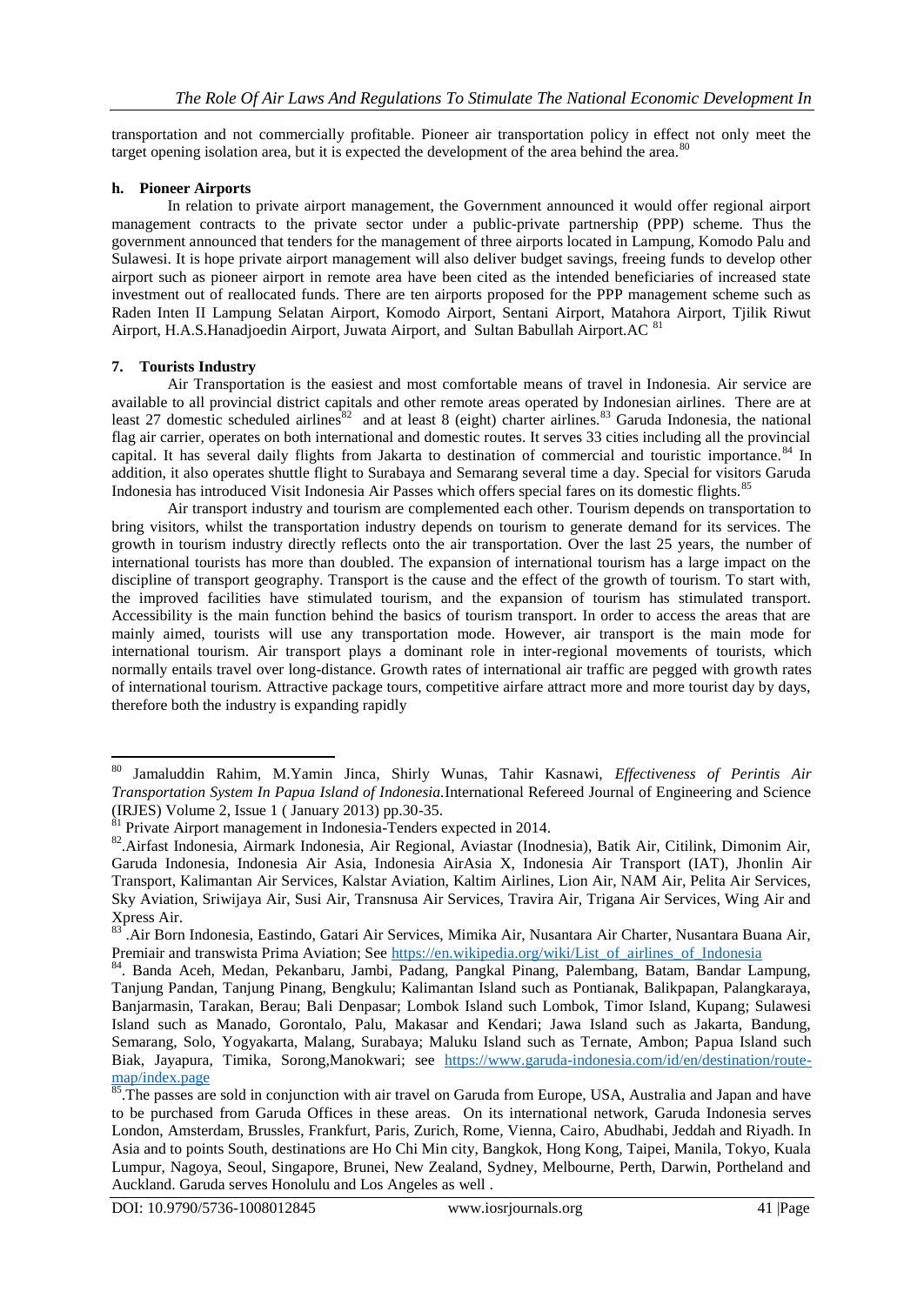# a. **Economic Aspects**

The connectivity provided by international air transport facilities the fast-growing global tourism industry. It is estimated that over half of international tourists travel to their destination by air. Tourism makes a major contribution to the global economy of State. It directly contributed US\$ 2.2 trillion to world Gross Domestic Product (GDP) almost 10% of the global economy in 2015 and provided over 108 million jobs globally. By 2014, the World Travel & Tourism Council (WTTC) expects direct employment in the tourism industry to be more than 126 million people globally. When looking at the jobs and GDP supported through the indirect and induced impacts of tourism, the figures are significantly higher at 285 million jobs. By 2016, tourism could support some 370 million jobs and US\$ 11 trillion in GDP.<sup>86</sup>

In Indonesia, air transportation also has a significant role to contribute the Indonesian economy. It creates jobs and generate wealth. Airlines, airport operators, airport on-site enterprises such as restaurants and retail, aircraft manufacturers, and air navigation services providers employed 190.000 people in Indonesia in 2014. In addition, by buying goods and services from local suppliers the sector supported another 530,000 jobs. On top of this, the sector is estimated to have supported a further 140,000 jobs by paying wages to its employees, some or all which are subsequently spent on consumer goods and services. Foreign tourists arriving by air to Indonesia who spend their money in the local economy, are estimated to have supported an additional 1.7 million jobs in 2014. $8$ 

The air transport industry is estimated to have supported a US\$ .4 billion gross value-added contribution to GDP in Indonesia in 2014. Spending by foreign tourists supported a further US\$ 14 billion gross value-added contribution to the country's GDP. This means that 2.7 per cent of the country's GDP is supported by the air transport sector and foreign tourists arriving by air in Indonesia.<sup>88</sup> This article purported to analysis air and transport and tourism in Indonesia.

In this connection, on 28 July 2017, Citilink extends its routes from Jakarta to Gorontalo transit in Makassar. The purpose of new routes is to support the regional economic development. The extension of Citilink's route could enhance the aircraft's utilization and profitable operation of low costs air carrier. Citilink operated 49 aircraft with 9 hours aircraft utilization a day. Gorontalo has significant economic development. In 2016 the economic development was  $6,5\%$ , is higher than national economic development was  $5,02\%$ .

### **b. Tourist's Destination**

Large and small Islands in Indonesia offers a variety of natural, art and culture charms that will not be easy forgotten. An archipelago is divided into thousands of islands must offer exceptional beauty, such as beaches, underwater scenery, mountains to the jungle filled with various flora and fauna. Not only that, the people who live across archipelago this country also have different customs and cultures and even their languages are different from one another. It will be an incredible experience. Indonesia was gifted beautiful beaches, from soft white sand, clear and calm water to the challenging waves for surfers and also offers the natural beauty of the amazing underwater up that it is a paradise for divers such as Weh Island in Nanggroe Aceh Darussalam, Karimunjava in Central Java, Wakatobi in Southeast Sulawesi, Bunaken in North Sulawesi, to the beauty of the underwater world Raja Ampat in West Papua that is so fascinating. In addition, there are the charm of the land such as Karo traditional house in the village of Linga, North Sumatra, the famous Jam Gadang (big clock) in Bukittinggi, West Sumatra, the elephants in Way Kambas National Park Lampung and Raflessia Arnoldii, the largest flower in the world, is grown on the island of Sumatra, Bengkulu province, the presence of endangered orangutans in Kalimantan, the enchantment of Blue fire in the crater of Mount Ijen, Banyuwangi, East Java etc.<sup>90</sup>

# **c. How to get the Tourists' Destination**

There are two type (s) of Aircraft Operating Certificate (AOC) such as AOC 121 and AOC 135 to get the tourists' destination. AOC 121 is for commercial scheduled airlines with more than 30 passengers, whilst AOC 135 is for commercial scheduled airlines with more than 30 passengers and chartered airlines, there are 22 AOC 121 holders and 32 AOC 135 holders. Aviation market share in Indonesia are Lion Air 41.6%, Garuda Indonesia 23.5%, Sriwijaya Air 10,4%, Citilink 8,9%, Wing Air 4,7% Indonesian Air Asia 4.4% and Others 6,5%. With regard to domestic scheduled airlines there are 27 airlines such as Airfast Indonesia, Airmark Indonesia, Air Regional, Aviastar (Indonesia), Batik Air, Citilink, Dimonim Air, Garuda Indonesia, Indonesia Air Asia, Indonesia AirAsia X, Indonesia Air Transport (IAT), Jhonlin Air Transport, Kalimantan Air Services,

 86 .<http://aviationbenefits.org/social-development/tourism/>

<sup>87.</sup>IATA , Economics., The Air Transport Sector Makes a Major Contribution to the Indonesian Economy .

<sup>88</sup> .*Ibid.*

<sup>89</sup> Daily Kompas, dated 29 July 2017

<sup>90</sup> . Welcome INDONESIA, WONDEFUL INDONESIA.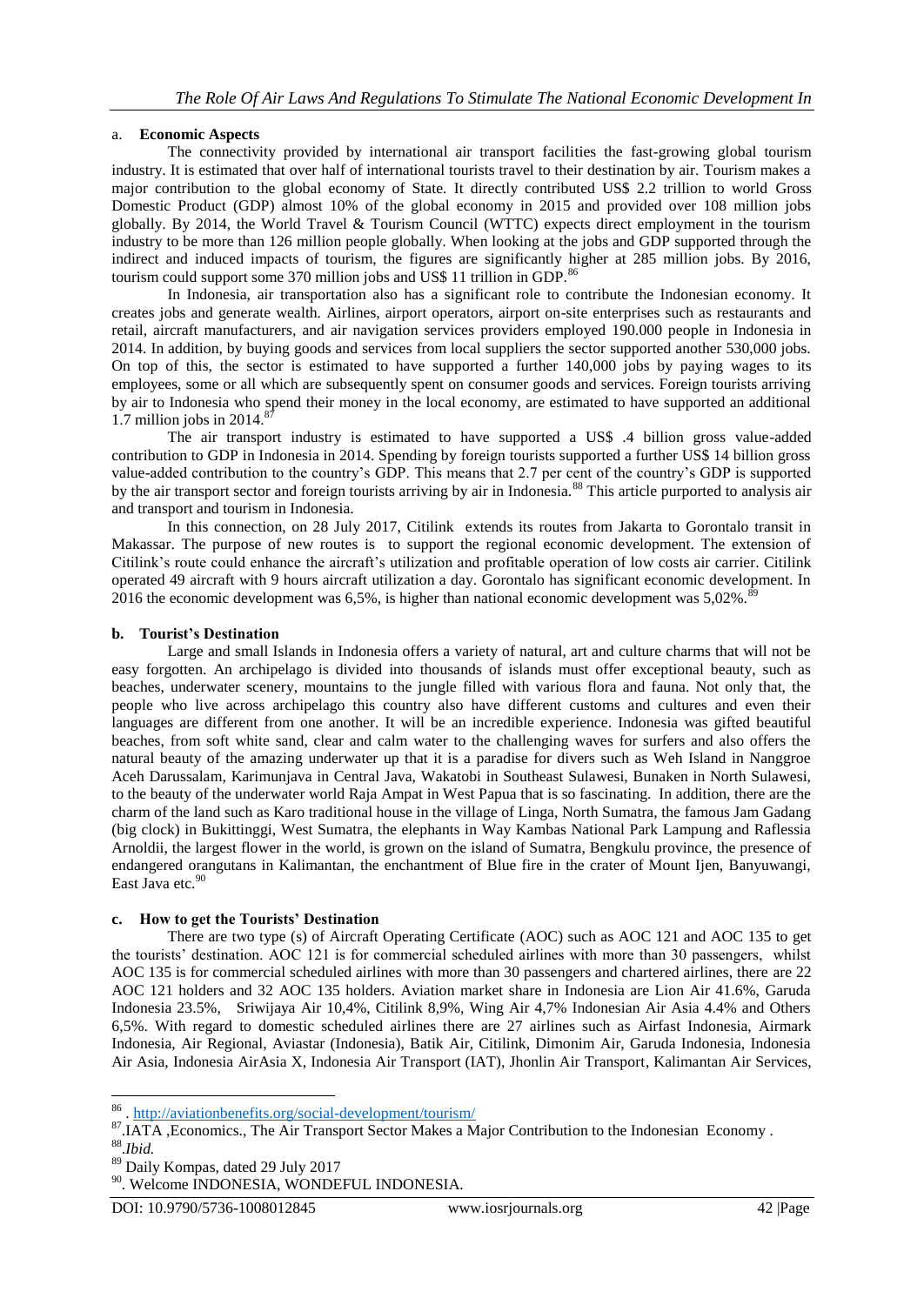Kalstar Aviation, Kaltim Airlines, Lion Air, NAM Air, Pelita Air Services, Sky Aviation, Sriwijaya Air, Susi Air, Transnusa Air Services, Travira Air, Trigana Air Services, Wing Air and Xpress Air and there 8 (eight) charter airlines such as Air Born Indonesia, Eastindo, Gatari Air Services, Mimika Air, Nusantara Air Charter, Nusantara Buana Air, Premiair and transwista Prima Aviation.

#### **8. Others of Economic Aspects Related to Air Transport**

#### **a. New Year Holiday**

The New Year holiday of 2017 is national holiday in nature. Most of Indonesian citizens, by air transportation, euphoria holiday especially to the tourist destination such as Bandung, Kuta Coast (Bali), Borobudur and Malioboro (Yogyakarta), Tawangmangu (Solo), Lombok, Losari (Makasar), Berastagi (Medan) and other places. The characteristic of travelers are tourism in nature within the framework of national holidays to increase the development of tourist destination. The theme of New Year Holiday of 2017 is unity of the nations, without any discrimination based on race, religion, group and whatever the reason.

The euphoria's holiday of tourist destination is also given rise to an enormous boost in the money circulation across the cities as millions of peoples travel to the others cities to spend some days with their families and friend. In the tourist destination, they need hotels, restaurant, souvenir, animal product, gift, consumption on food products, clothes, bags, shoes and finally increases the temporary economy in the tourist destination. 91

#### **b. Christmas Holidays**

Indonesia have many opportunities to enjoy long week-ends and holidays as there are 13 national holidays proclaimed by the government. In addition, Indonesia have also collective leave should be taken on some days, mostly a Monday or Friday, before or after a national holiday in order to create a long week-end. This policy is intended to promote domestic tourism and the growth of economy in the region. Everyone can also take advantage of the fact that many hotels in tourist areas, especially in Bali, offer special rates to holders or expatriate residents during these long weekends for greater capes from city life. Most of them come over to the tourist destination by air transportation.<sup>92</sup> Just prior to Christmas celebration, mass exodus from Jakarta of millions of peoples occurs as residents return to their villages to celebrate with their family and friends. It is also interesting to point out that exodus tradition given rise to an enormous boost in the money circulation across the archipelago as millions of peoples travel to the rural areas to spend some days with their families and friends. It is estimated that these people carry trillions of rupiah (hundreds of millions of US dollars) with them to the rural regions will increase a temporary economic activities such as a regional transportation, tourism, hotels, restaurant, souvenir, animal product, gift, consumption on food products, clothes, bags, shoes and increase a temporary region economic and finally increase the prosperity of the people in the region, however, in line with the increasing economic activities, there are inflation rate within Christmas celebration of 2016.<sup>93</sup>

#### **c. Urban Tourism**

Ied-ul-Fitri celebration mostly called long weekend is an annual traditional culture of Indonesia in nature. In that time, the exodus of Indonesian workers from the cities back to their hometowns ahead of Ied-ul-Fitr celebration and they celebrated at people's place of origin, implying that Indonesian cities become more-orless deserted for one week. The peak of the exodus occurs three to four days ahead of Ied-ul-Ritr and is accompanied by severe traffic jams due to the country's lack of quality and quantity of infrastructure.

Not only the Moslem community of Indonesia will return to their places of origin, but also people adhering to other religions traditionally use this public holiday to visit their parents or make a short holiday as urban tourism and stay at the home stay residence *(emphasize added).* There are several home-stay available in another city such as Jakarta, Bandung, Yogyakarta, Solo, Bali, Samarinda, Balikpapan, Palembang and any other city such as Medan, Lombok, Manado, Makassar, Banuwangi, <sup>94</sup> etc. The price of home-stay affordable by the exodus peoples, but the price increase compared with previously. The price of home-stay in Banyuwangi increase from IDR 400,000.00 to IDR 800,000.00/night.<sup>95</sup> There is nice swimming pool and awesome breakfast. The urban tourism (*emphasize added)* also create a job for the local people taking into account that they lease

<sup>91</sup>. Gunawan Djajaputra, I Gusti Ayu Ketut Rachmi Handayani and Martono K*., An Indonesian Air Transport : A Critical Analysis of Christmas Celebration of 2016 and New Year Holidays of 2017. Vol. 6(2)* [www.ijbmi.org](http://www.ijbmi.org/) 61 ( February 2017).

<sup>92</sup> . *Ibid.*

<sup>93</sup> . *Ibid*., at 57

<sup>&</sup>lt;sup>94</sup>. Daily Kompas dated 23 June 2017.

<sup>95</sup>.Daily Kompas dated 23 June 2017.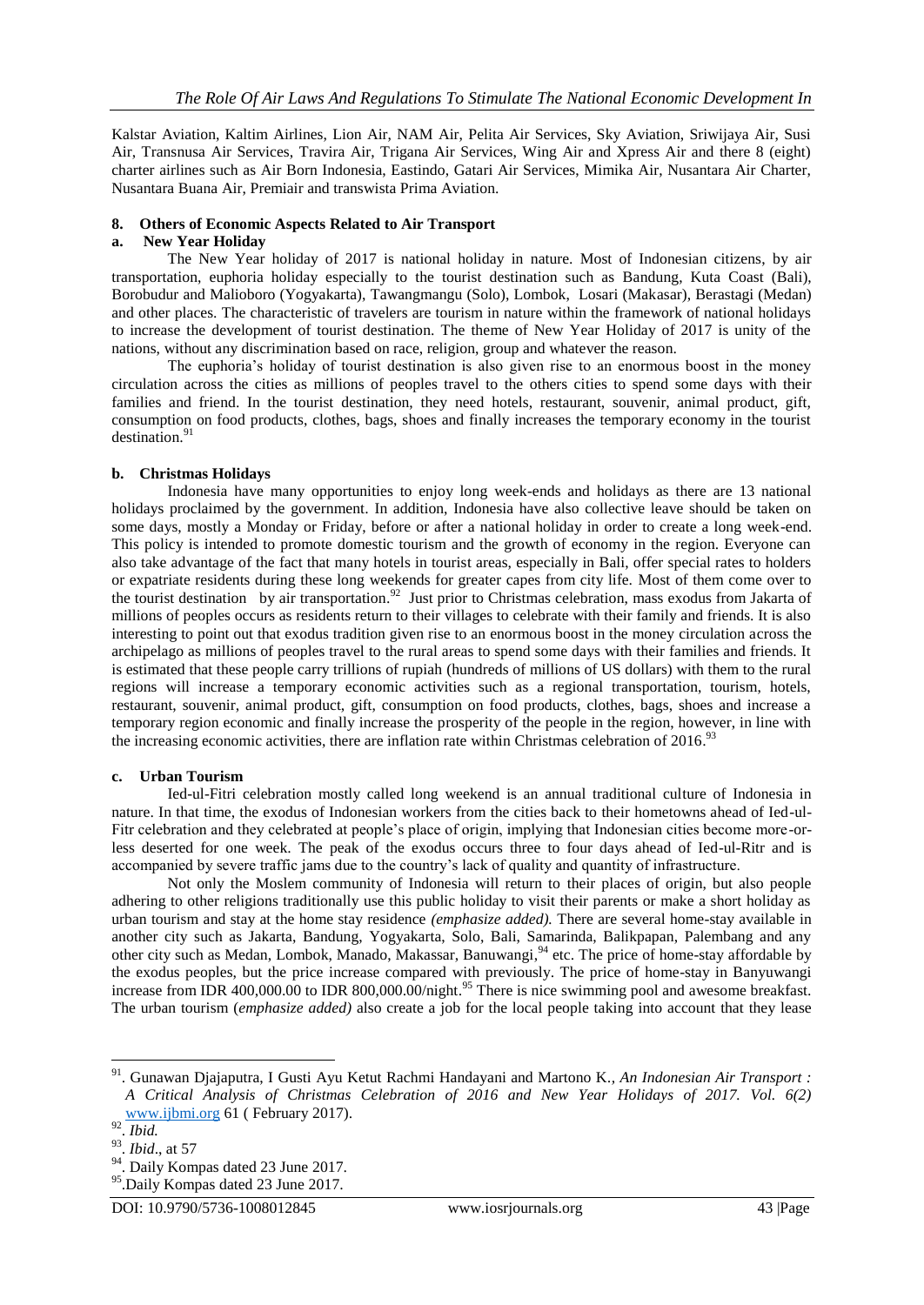bicycle, gifts, car rentals, tourist guide, restaurants and any other local business activity and finally rise the local economic.

The last phenomenon related to the Ied-ul-Fitr celebrations is that the number of people who return back to the cities after the Ied-ul-Fitr celebrations is bigger compared to the number of people that had left the cities prior to Ied-ul-Fitr. This phenomenon is particularly seen in Jakarta. It is common that an additional family member joins the journey back to the city in an attempt to find employment there to live in the city. As such, urbanization shows a little peak after the Ied-ul-Fitr celebrations. However, most of these newcomers have not completed senior high school. Lacking high skills this group is bound to work in the informal sector such as street vendors.<sup>96</sup> Several days after Ied-ul-Fitr usually marked with returning waves of Ied-ul-Fitr homecoming. People returning to cities of their workplaces from their hometowns, and just like the Ied-ul-Fitr it create massive temporary migrations that requires large amount of transportation for travelers that often resulted in gridlock traffic.<sup>97</sup>

# **IV. Conclusion And Recommendation**

Based on the above-mentioned analysis, the authors conclude that domestic scheduled and nonscheduled, international scheduled and international non-scheduled, general aviation as well as pioneer air transportation in Indonesia are potentially enhance tourism, increase economic regionally and support the national economic development. For that reason, the authors recommend that the government regularly supervises those air transport to ensure the safety and security compliance with the international standard.

# **Bibliography**

#### **Books**

- [1] Dempsey P.S., Annals of Air and Space Law (2005) Vol. XXX-Part I. Toronto : The Carswell Company Ltd 2005.
- [2] Martono K., Route, Capacity and Tariff Clauses of Selected Bilateral Air Transport Agreements Concluded by Indonesia. A thesis submitted to the Institute of Air and Space Law, McGill University, Montreal, Canada, unpublished, 1980.

#### **Articles**

- [3] Amad Sudiro and Martono K., National and International Air Transport Regulations in Indonesia. Vol. 9(3) [www.iosrjournals.org](http://www.iosrjournals.org/) 7 (March 2016).
- [4] Ariawan Gunadi and Martono K., Current Indonesian Air Transportation (2016). Vol. 9(10) [www.iosrjounals.org](http://www.iosrjounals.org/) 13 (October 2016).
- [5] Gunawan Djajaputra, Hari Purwadi and Martono K., Indonesian Civil Aviation Act of 2009 : Aviation Safety, Security and Climate Change. Vol. 6(1[\) www.ijbmi.org](http://www.ijbmi.org/) 1 (January 2017).
- [6] Gunawan Djajaputra, I Gusti Ayu Ketut Rachmi Handayani and Martono K., An Indonesian Air Transport : A Critical Analysis of Christmas Celebration of 2016 and New Year Holidays of 2017. Vol. 6(2) [www.ijbmi.org](http://www.ijbmi.org/) 61 ( February 2017).
- [7] Jamaluddin Rahim, M.Yamin Jinca, Shirly Wunas, Tahir Kasnawi, Effectiveness of Perintis Air Transportation System In Papua Island of Indonesia. Vol. 2(1[\) www.irjes](http://www.irjes/) journal 1( January 2013) PP 30-35
- [8] Martono., Angkutan Udara di Indonesia Sebelum Kemerdekaan" in Martono K., Hukum Udara, Angkutan Udara dan Hukum Angkasa. Bandung : Penerbit Alumni, 1987, at 4
- [9] Martono and Amad Sudiro.,New Indonesian Air Transport Policy Based on Civil Aviation Act of 2009. Submitted to Third Annual International Conference on Law & Regulation of Air Transport and Space Application, 26-29 April 2012, National Law University, New Delhi, INDIA, at 77.
- [10] Martono K.,and Amad Sudiro.,Current Air Transport and Regulations in Indonesia, (2013), Vol .XXXVIII Ann of Air & Sp.L.at 78.
- [11] Martono K.,and Ariawan Gunadi., Current Regulation of Aviation Tariffs in Indonesia. (2014) Vol.XXXIX Ann of Air & Sp.L.at 22
- [12] R.M.A van der Schaar, Islam & Indonesian Culture: Impact of Ied-ul-Fitr on the Economy, the Managing Director of Indonesia Investments.

#### **Documents**

- [13] Act Concerning Foreign Investment, Act.No.1 Year 1967.
- [14] Act Concerning Civil Aviation, Act No.1 Year 2009. State Gazette of the Republic of Indonesia No.1 Year 2009, Supplement State Gazette of the Republic of Indonesia No.4956.
- [15] Government Regulation Concerning Change from State enterprise (PN) Perhubungan Udara to Limited Liability Company (PT) Garuda Indonesian Airways, Govern.Reg.67 Year 1971 (1971)

<sup>96</sup> R.M.A van der Schaar, *Islam & Indonesian Culture: Impact of Ied-ul-Fitr on the Economy, the Managing Director of Indonesia Investments.*

<sup>&</sup>lt;sup>97</sup>. Lebaran, From Wikipedia, the free encyclopedia.